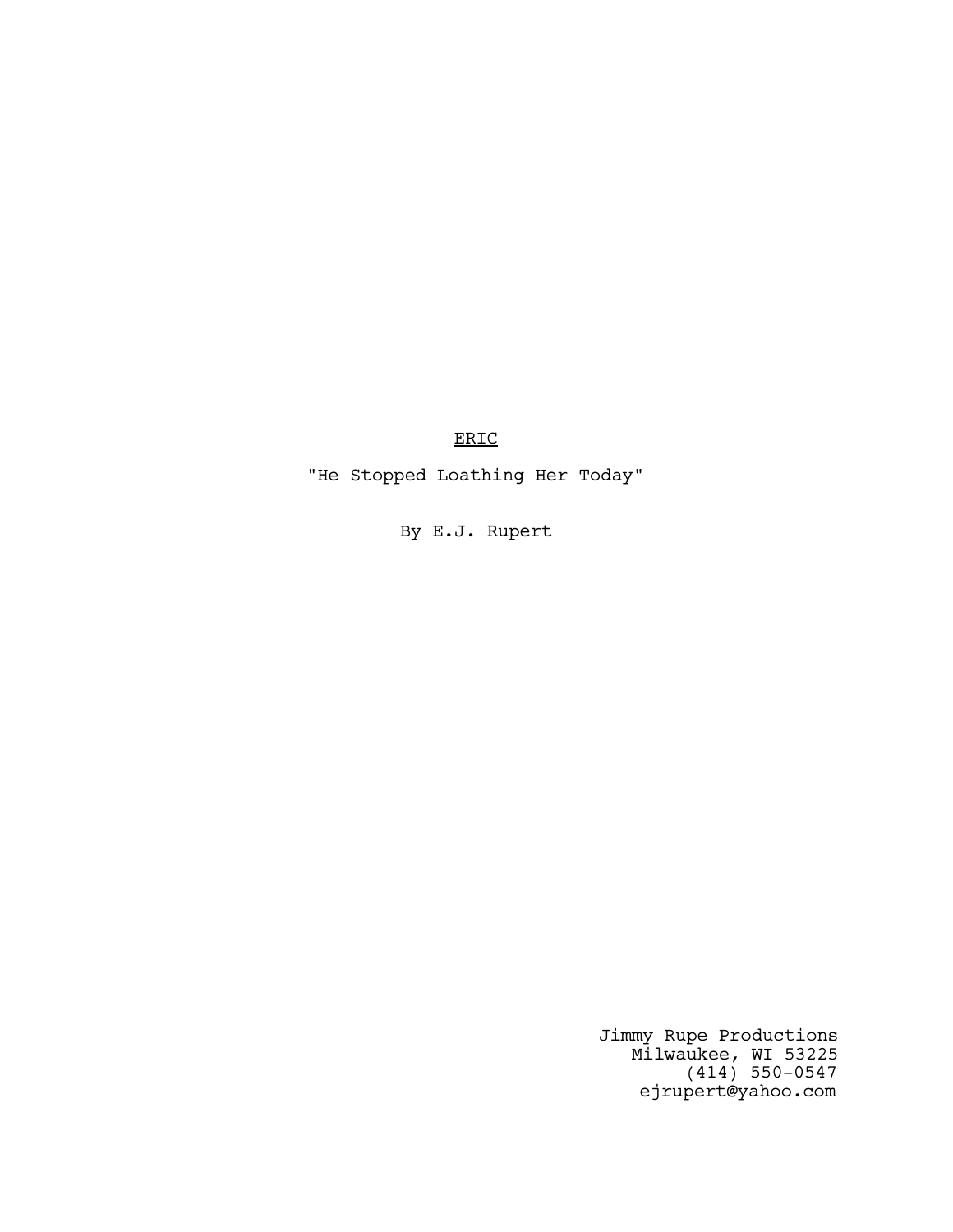INT. OFFICER TOWNSEND'S APARTMENT - DAY

An unseen person opens the door. The person approaches OFFICER TOWNSEND, a short, big-boned lady.

> OFFICER TOWNSEND Hey, I wasn't expecting you. You want something to drink? No, I'm not doing anything. Not necessarily. Ooh, "Sara Lee"! Now I'm hungry! You want something to eat?

SFX: UNSETTLING MUSIC begins.

The unseen person gets closer to Townsend.

OFFICER TOWNSEND (CONT'D) Hey, what are you doing there? Hey, stop, I'm not on duty! Very funny, I've been on duty plenty of times!

SFX: Music CRESCENDOES.

OFFICER TOWNSEND (CONT'D) Hey, back up! AAUGH!

SFX: Music ENDS.

FADE TO BLACK.

INT. SCHOOL - GYM - DAY

COACH SUGGS and the students gather around a rope that hangs from the ceiling. ERIC NELSON, 14, tries to climb it.

> COACH SUGGS Come on, Nelson, keep going!

One of the students on the side is SHANA JONES, 16, who is half-black and -white, stands at 5'10", and wears a pink shirt that says, "I [heart symbol] Love".

> SHANA You the man, Babycakes!

ERIC (to Shana, grunting while climbing) Quit callin' me "Babycakes"!

The other students giggle. Eric gets to the top, then jumps down.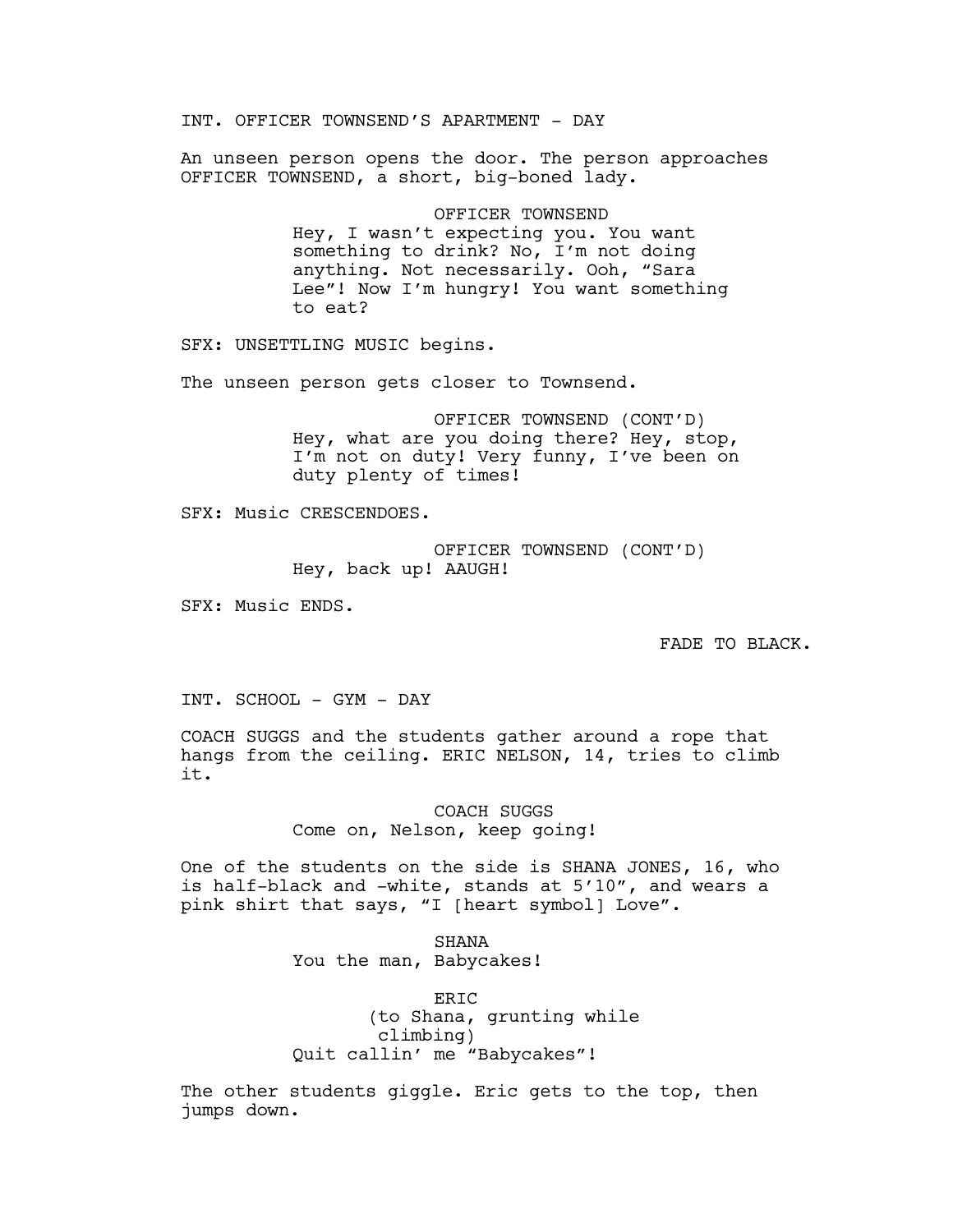# COACH SUGGS Very good. Jones, your turn.

Shana walks up to the rope and tries to climb it but struggles mightily. Some students laugh. Among them is DIMMEY ROBERTS, 14.

### DIMMEY

(calling out) Shana, you don't have to climb to the top. Just reach up there!

The students laugh. Eric joins in with them. Shana laughs a little.

### **SHANA**

Yeah, yeah.

Shsna continues to struggle. BERNIECE WILLIAMS, 14, and JACOB JACKSON, 16, chime in.

> BERNIECE Use your upper body strength, Shana!

**JACOB** Yeah, your massive upper body strength!

The students laugh. Shana gets halfway to the top, then jumps down.

> COACH SUGGS Not bad, Jones, but keep at it.

Shana walks past the students.

**JACOB** You the man, Shana! I'm sure of it!

The students laugh. Eric sustains his laughter.

ERIC All right, guys, let's cool it.

**JACOB** What, Nelson, you like her now?

ERIC Nah, man, you crazy.

# BERNIECE

And why does she wear that "I Heart Love" shirt all the time? She got money. She needs to heart some new clothes.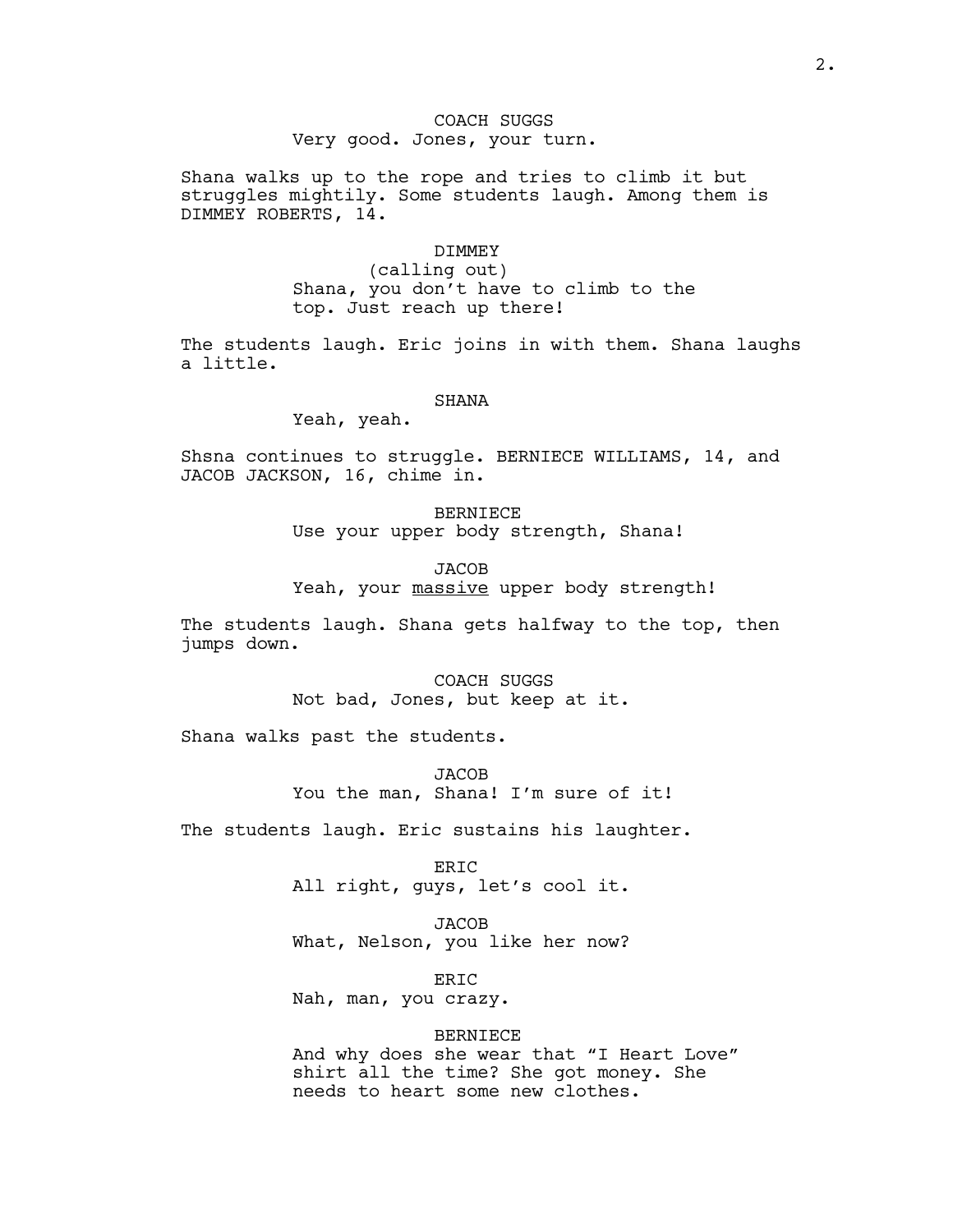KATHY and KEISHA HUGHES, two Gothic, black girls who dress in all black, chime in.

### KATHY

And her hair.

The students continue to laugh.

ERIC Hey, Shana can buy and sell all of us!

KATHY I'm sure she knows about that. She's halfwhite!

The students roar with laughter.

KATHY (CONT'D)

Right, sis?

KEISHA (chuckles)

Whateva.

ER<sub>TC</sub> (to Kathy, angrily) Hey, man!

SFX: SCHOOL BELL RINGS.

The students exit the gym. Dimmey walks with Eric.

DIMMEY Hey, what's up? We were just playin' around.

ERIC

Oh, I know, man.

DIMMEY Shana doesn't think nothin' of it. Why should you?

ERIC Yeah, you're right.

Eric looks back at Shana walking with some other girls. He continues to walk with Dimmey.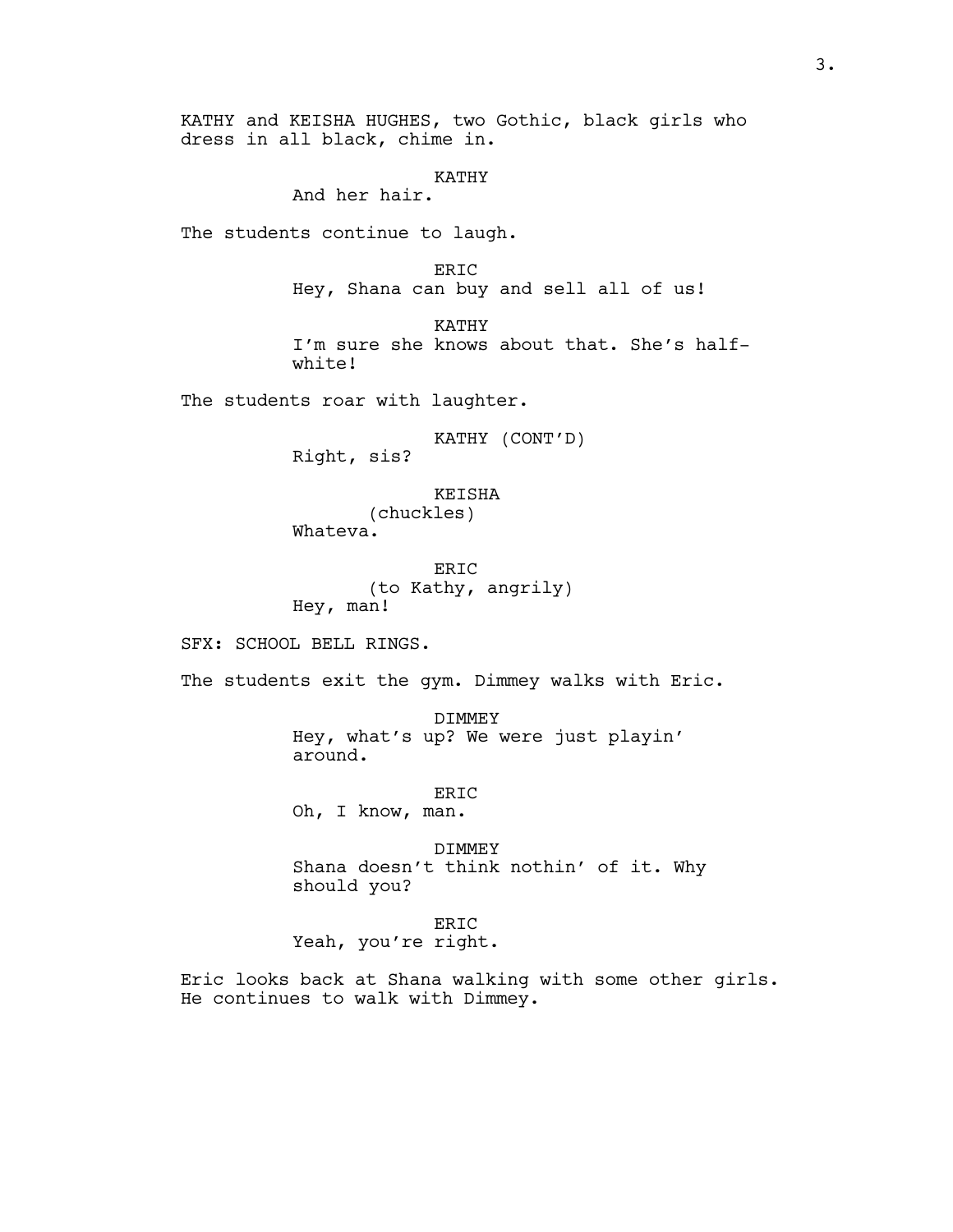Eric's brother BILLY NELSON, 18, walks and sorts through some mail. His roommate RON TYSON, 18, and girlfriend SHARON ROSS, 19, sit on the couch.

> BILLY Look at all of these bills!

> > RON

Yeah, and rent's coming due!

BILLY I can't pay these and get my car fixed! What are we gonna do for money?

RON We could throw a rent party.

BILLY Wouldn't that require us to go back to 1973?

RON You got any better ideas?

SHARON Talk to your landlord. Maybe he'll set you up on a payment plan.

BILLY

(scoffs) I have a better chance winning the lottery.

RON Hey, that's a great idea! There's a big drawing tonight!

SHARON Ya'll really gonna depend on winning the lottery to get out of debt?

BILLY

It's worth a shot.

RON

I'll even help fund it! Here's a dollar.

Ron gives a dollar bill to Billy.

BILLY Thanks. Now I need a ride to the store.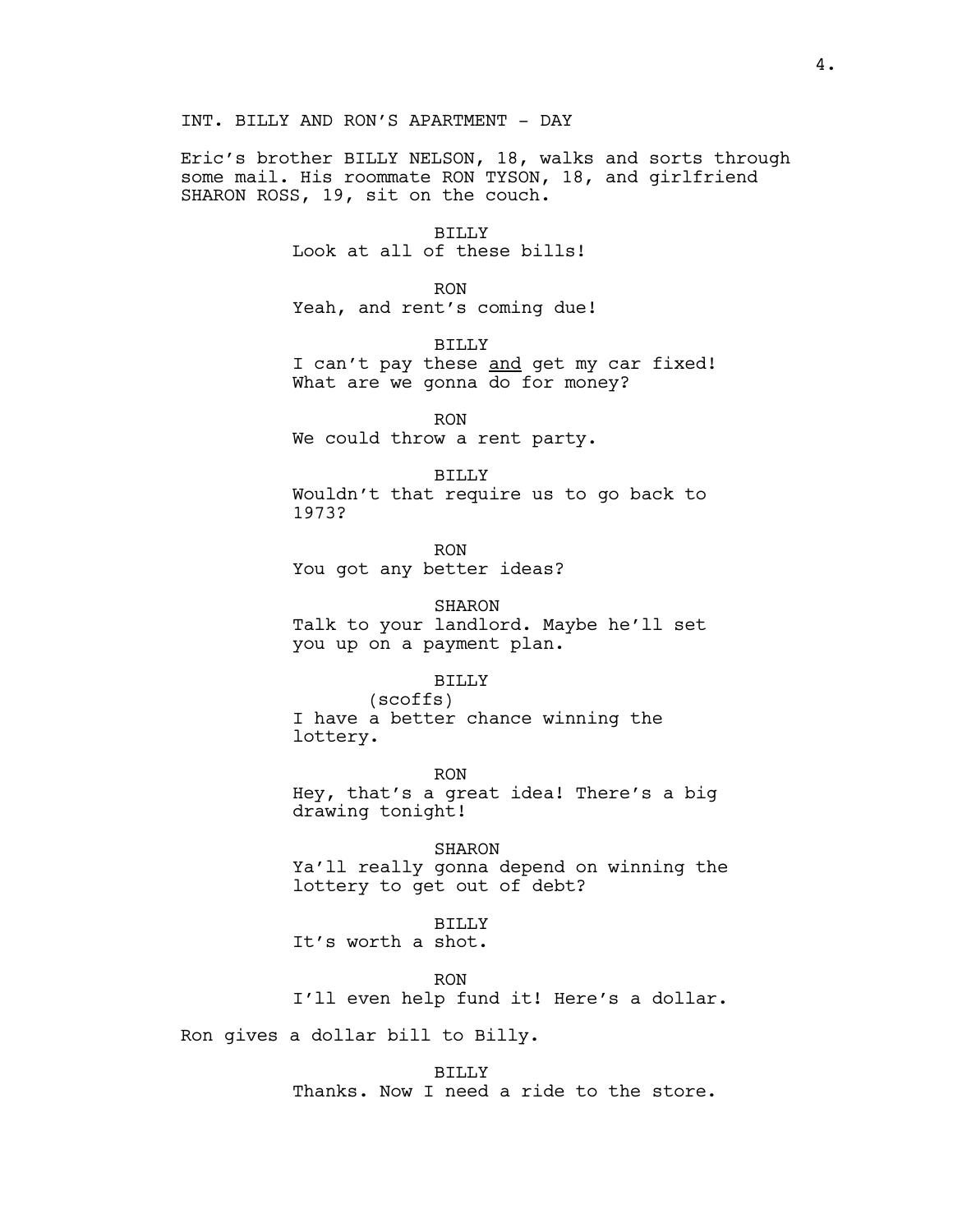He dials on his cell phone and raises it to his ear.

BILLY (CONT'D) Hello, Dad? It's Billy. (pause) Your son! (pause) No, the older one! (pause) Look, can you give me a ride to the store? (pause) I'm not in Milwaukee, I'm in Madison with you. (pause) For college! (pause) Yes! Can you come get me? (pause) Thanks, I'll wait downstairs.

He hangs up.

RON (to Billy) Here's some more cash. See if your father can get us some beer.

SHARON You guys are broke, but you have enough money for beer?

### BILLY

Yeah.

SHARON Okay, then bring me back some Merlot.

Billy exits.

INT. JUNIOR'S CAR - DAY - LATER

JUNIOR, Eric and Billy's father, enters his car where his new wife, MARY, waits. Billy enters the back of the car.

> BILLY Okay, I got the ticket.

JUNIOR And I got the alcohol.

BILLY Thanks, Dad. Did they have MGD?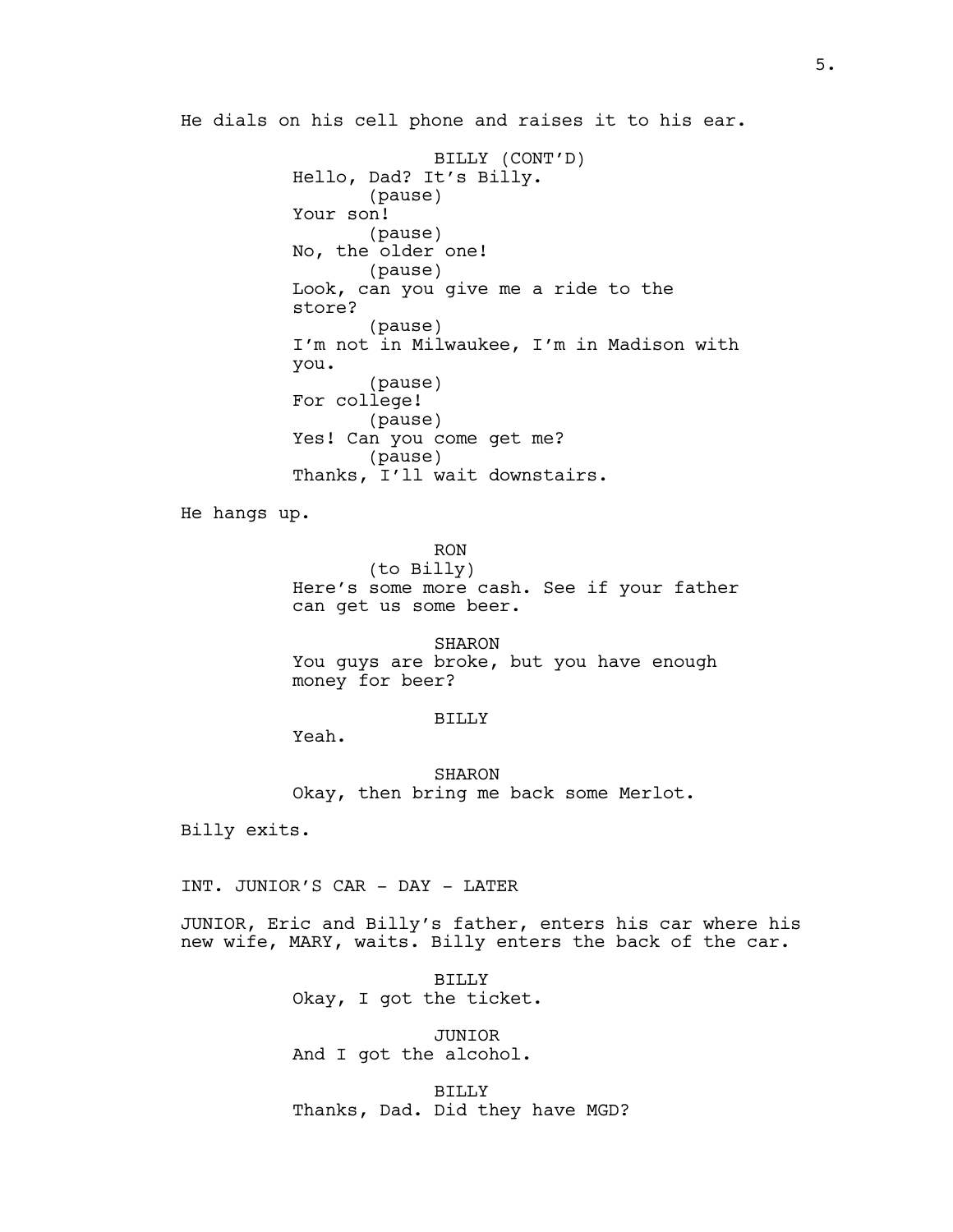JUNIOR (chuckles) Oh yeah. I know how you down wit' MGD.

Billy stares at Junior.

JUNIOR (CONT'D) You down wit' MGD?

Billy continues to stare.

JUNIOR (CONT'D) (in a falsetto voice) "Yeah, you know me!"

Billy continues to stare.

JUNIOR (CONT'D) Just trying to be down with you young folks.

BILLY By referencing a song from '91.

MARY Oh, you two are too much. You remind me of me and my kids.

# BILLY

(to Mary) Oh. Who are you again?

# JUNIOR

(starts the car and drives) This is your new mother and my wife, Mary. You remember her!

BILLY Sorry, it's hard to keep track.

SFX: Billy's phone RINGS.

Billy hits the speaker.

BILLY (CONT'D)

Hello?

ERIC (O.S.) Hey, you called?

BILLY Yeah, do you have any money I can borrow? I need to get my car fixed.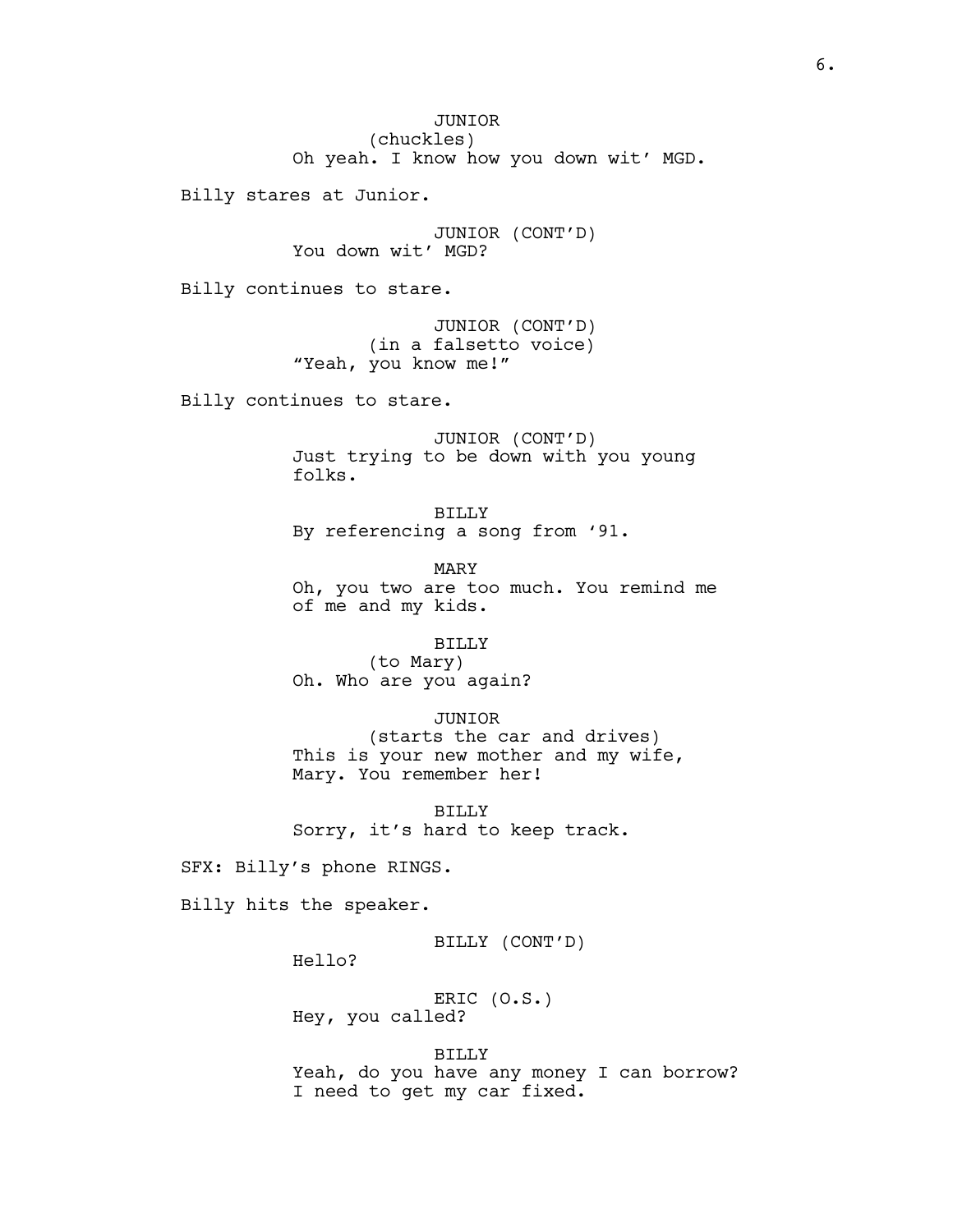ERIC (O.S.) No. Ask our deadbeat dad to do something for once. JUNIOR (to Eric) Speaker's on, Eric! ERIC (O.S.) (to Junior) I know!

BILLY (to Eric) Look, I'll talk to you later.

ERIC (O.S.) Wait. There's this girl who's been showing interest in me for the longest. I don't know if I should give her a chance.

BILLY Why not? Especially since Berniece ain't givin' you the time of day.

INT. NELSON HOUSE - LIVING ROOM - CONTINUOUS

ERIC (sighs) I knew you'd say that. Talk to you later.

Eric hangs up the phone. He takes a deep breath.

ERIC (CONT'D) (sotto voce) Okay, you can do it. It's nothing serious. I'm going in.

He dials on the phone.

ERIC (CONT'D) Hello, Shana? Remember you said you have front row seats to all of the Bucks games? Well, uh, why don't we go to the next game together?

Eric has a shock and flips his body to the ground. SFX: PLOP!

He gets back up and picks up the phone.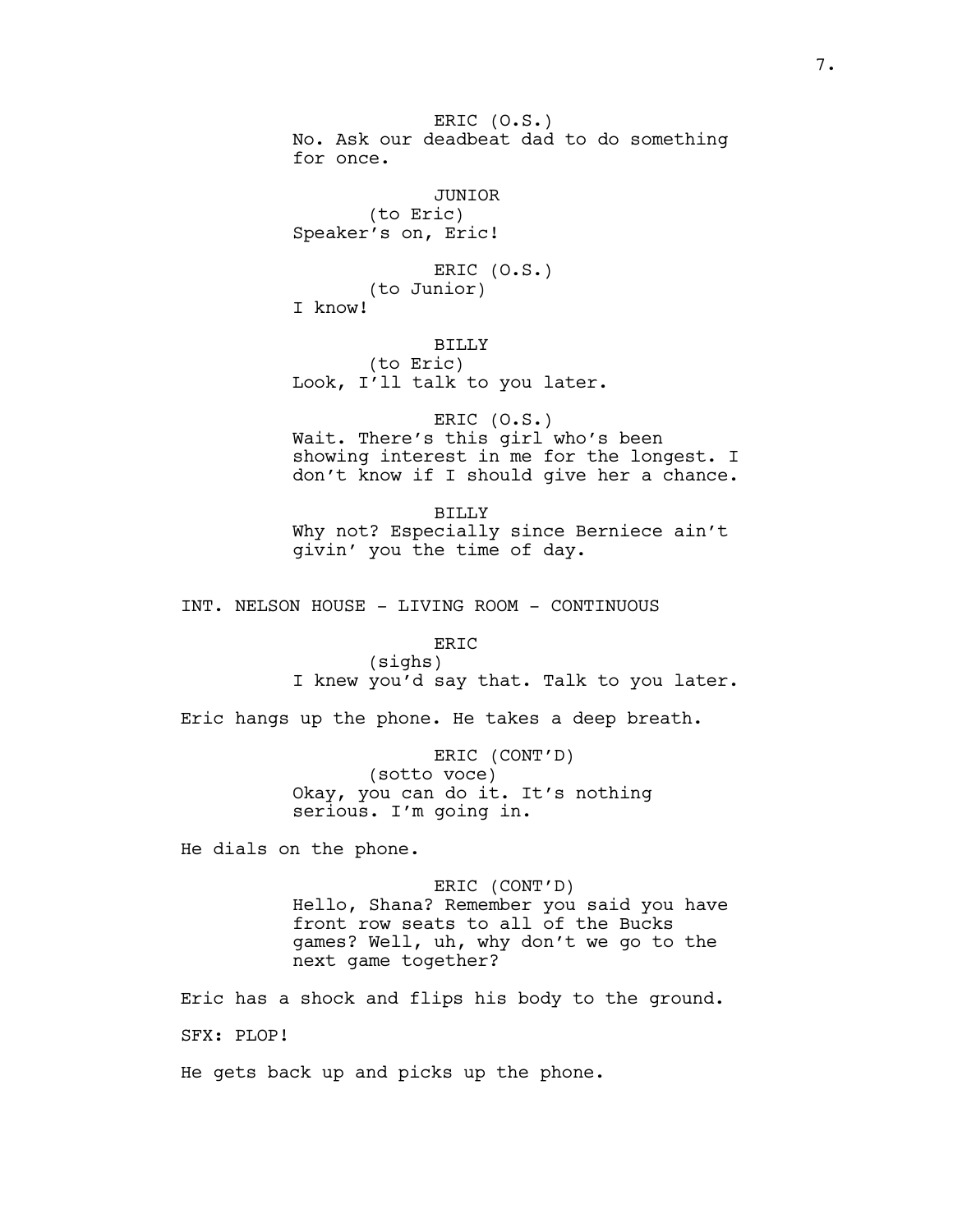ERIC (CONT'D) (to Shana) I take it that means "yes".

EXT. NELSON BACKYARD - BONY'S DOGHOUSE - DAY

The unseen person approaches BONY, the family dog.

SFX: UNSETTLING MUSIC begins. Bony BARKS and BARKS. The barking subsides and turns into WHINING.

SFX: Music CRESCENDOES, then ENDS.

FADE TO BLACK.

EXT. TIMMY'S PLACE - DAY

GRETCH JACKSON, the local robber, runs out of Timmy's Place, the local diner, with a sack of money.

> GRETCH (laughs evilly) Thanks, Timmy, same time next week?

The unseen person walks up to Gretch.

GRETCH (CONT'D) (to the person) Oh, it's you. Hey, thanks for takin' care of Officer Townsend, but  $I$  run the show here, you understand me?

The person creeps closer to her.

SFX: The UNSETTLING MUSIC starts back up.

GRETCH (CONT'D) Hey, take it easy! Back up!!

SFX: Music CRESCENDOES, then ENDS.

FADE TO BLACK.

INT. BASKETBALL ARENA - DAY

Eric and Shana sit in the front row and watch the basketball game. They cheer along with the crowd.

> ERIC I can't believe we're this close!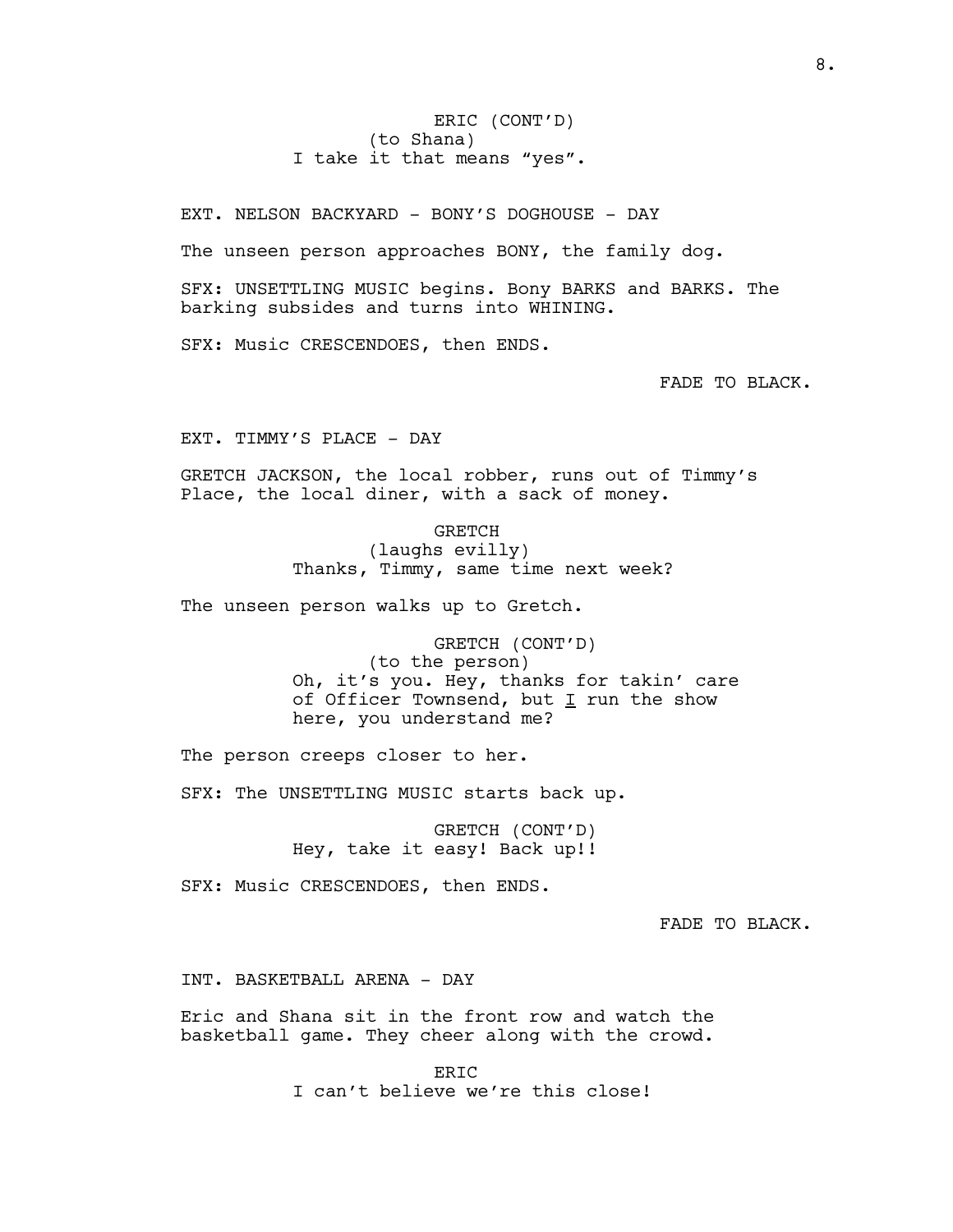SHANA Of course we are, Babycakes, we're on a date!

ERIC I mean, close to the court next to all of the celebrities. And this isn't a date!

SHANA Alright, whatever you say. I'm just glad we're here together.

ERIC Yeah, yeah, as long as there's no kissing cam around us.

SHANA (pointing away) Hey, is that Idris Elba?

ERIC (turning his head) Where?

Shana looks up to the monitor on the ceiling.

INSERT - "KISSING CAM"

The monitor shows Eric looking the other way and Shana looking at the camera shooing it away.

BACK TO SCENE

ER<sub>TC</sub> You know, I can play a little ball, too.

SHANA

(chuckles) Yeah, very little!

# ERIC

(chuckles) Excuse me?

# SHANA

Remember, we both went out for the team? It was a hilarious experience full of mishaps and mischief!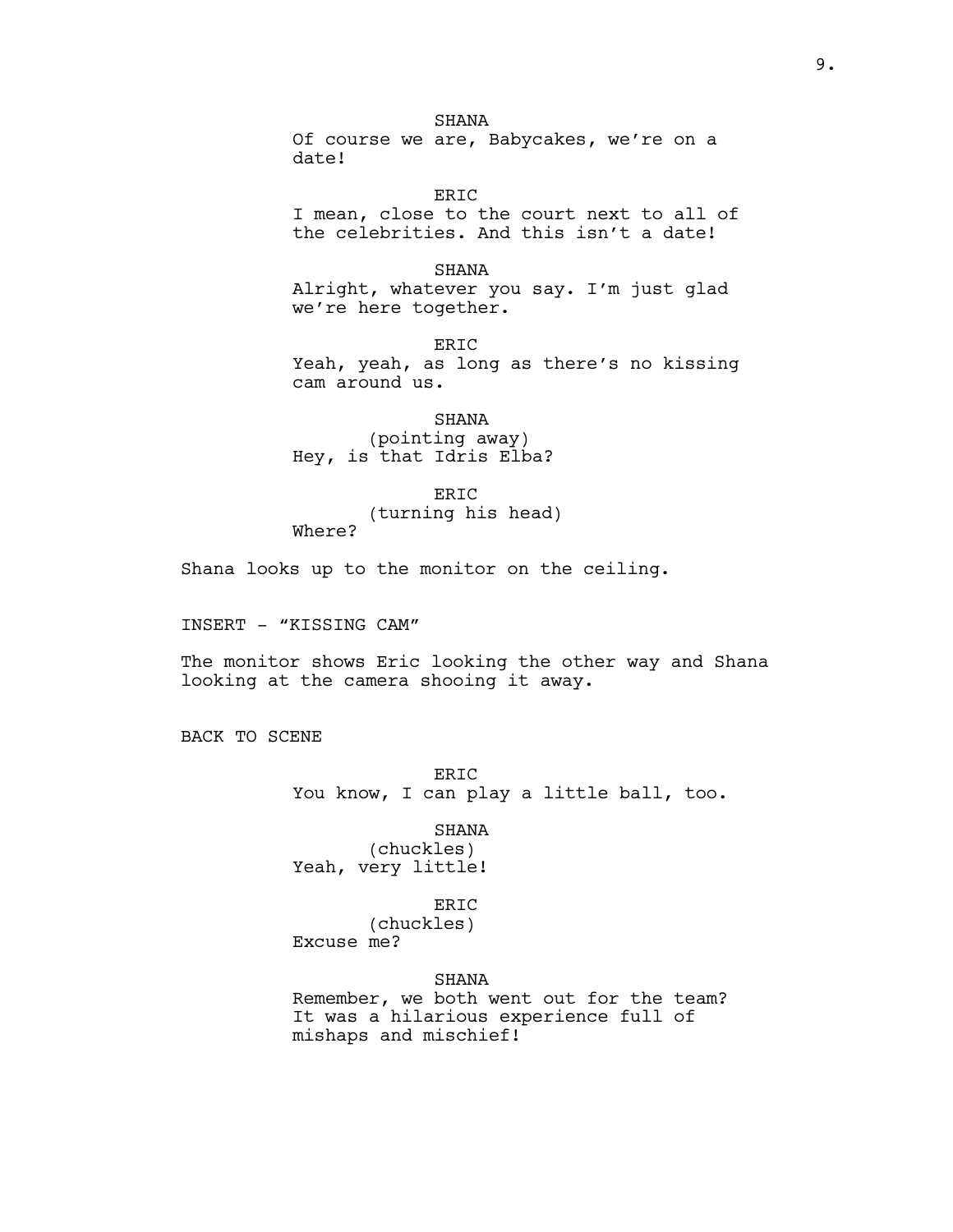ERIC

Oh yeah. I recall that it was an interesting look inside the dynamics of upper-class and middle-class societies weighed against the backdrop of the sport.

They both look at each other, pause, and laugh.

ERIC (CONT'D) Just playing, man.

SHANA

Yeah.

INT. BILLY AND RON'S APARTMENT - DAY

Ron and Sharon sit in front of the TV watching the ANNOUNCER. Billy gathers food in the kitchen.

> RON Here go the numbers.

ANNOUNCER (O.S.) And the numbers are 14, 3, 7, 5, and 26.

BILLY Alright, turn back to "Turtleman".

SHARON (holding the ticket) Uh, Billy, look at this.

Billy enters with the food.

BILLY (taking the ticket) What? (reading aloud) "14, 3, 7, 5, and 26." I won!

The three of them jump up and cheer.

RON Yeah, we won!

BILLY You speak French now?

RON What do you mean? I gave you money for the ticket!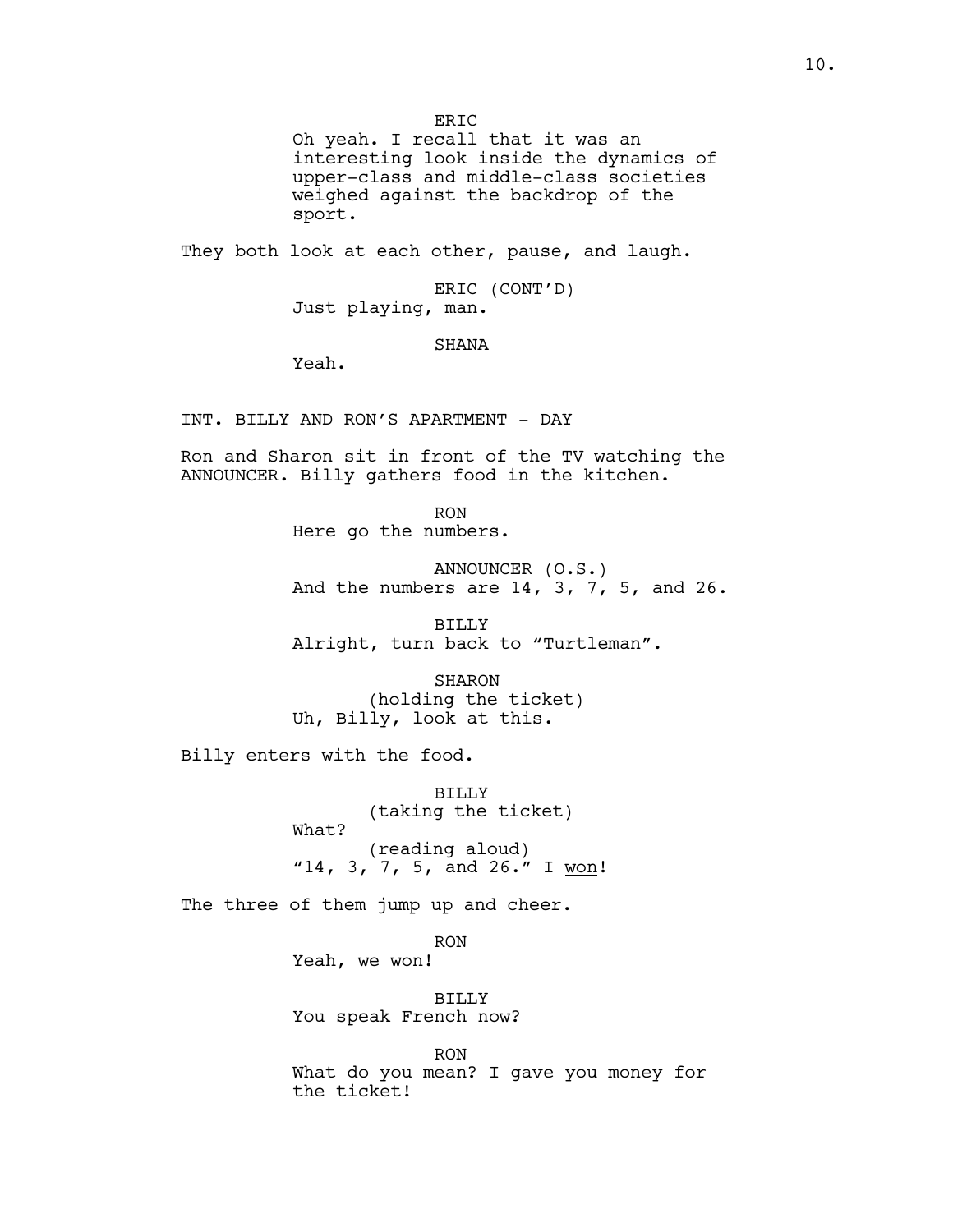# SHARON

Billy...

BILLY Alright, Ron, here.

He gives a dollar to Ron.

RON

You just won \$20,000,000, and you're giving me a dollar?

### SHARON

(to Billy) You told me the drawing was for \$20,000!

BILLY

(chuckles nervously) What's a comma or two? Look, Ron, I'll give you some.

SHARON And what about me?

BILLY You'll get some, too.

# SHARON

Just some?

#### BILLY

Hey, you act like we're married. We're not that serious.

SHARON Oh, you didn't say that last night!

BILLY Sharon, let's discuss that in private!

RON Thin walls. Nothing's private!

They all bicker.

# BILLY

Alright, I'm sure we can work this out. Let's go get something to eat.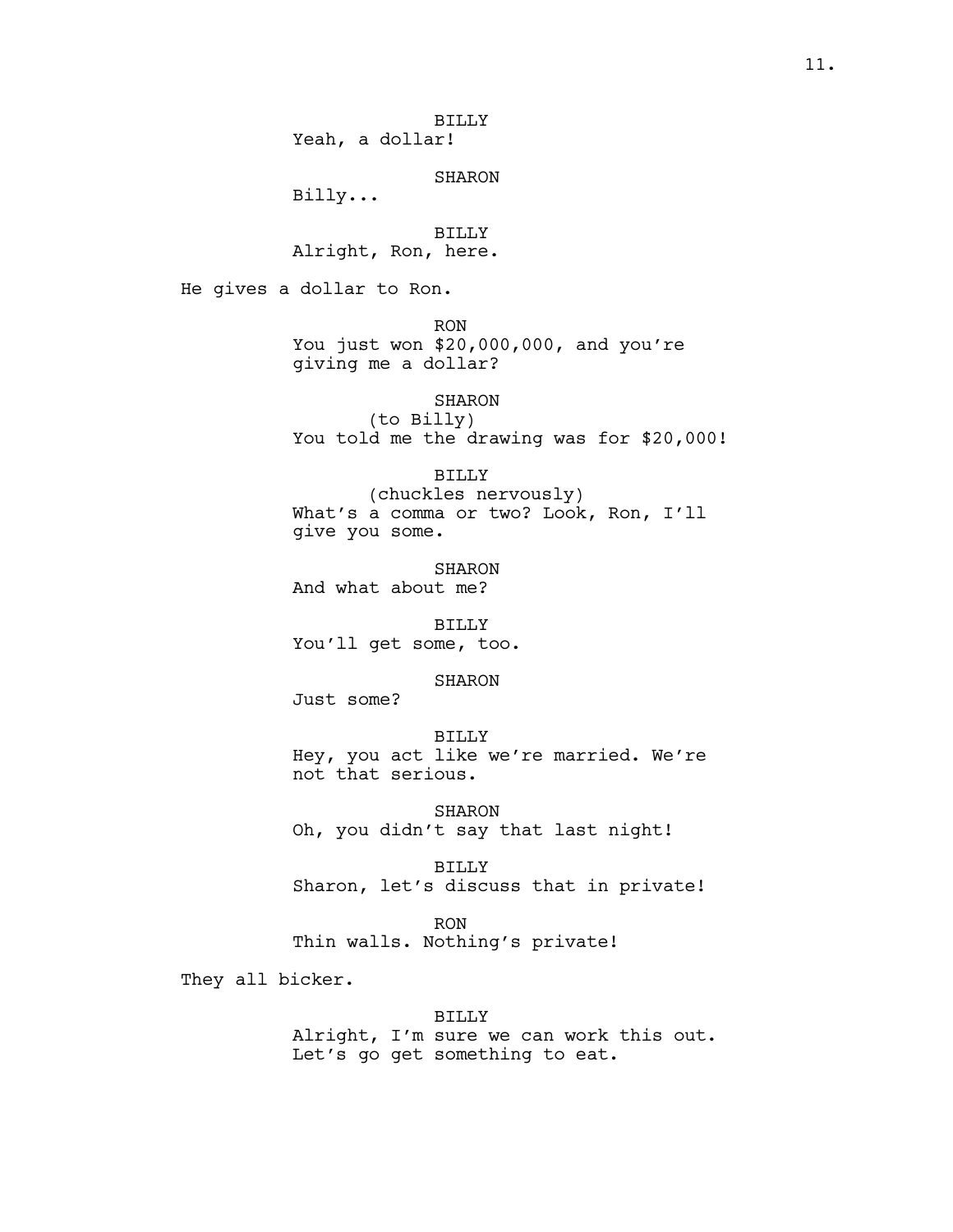SHARON (to Billy) No, we'll go. You stay here with your... (using air quotes) ...earnings!

RON (using air quotes) Yeah!

BILLY (to Ron) You don't need air quotes for that!

Sharon and Ron leave.

BILLY (CONT'D) How rude. Well, I'll buy more friends with my money 'cause... (in singsongy voice) I got \$20,000,000!

He does a dance and hums.

INT. NELSON HOUSE - LIVING ROOM - LATER THAT DAY

RHONDA NELSON-JAMES, Eric and Billy's mother, talks on the phone.

> RHONDA Have you seen Officer Yvette Townsend? (pause) Well, she works in your district, right? (pause) No, I haven't seen her in days. (pause) "Call 911?" But I thought this was...Hello? Hello?

Rhonda puts the phone down and walks over to the couch where MATT JAMES, her husband, sits.

> MATT They haven't seen Yvette?

> > RHONDA

Nope.

MATT Well, maybe she went on vacation.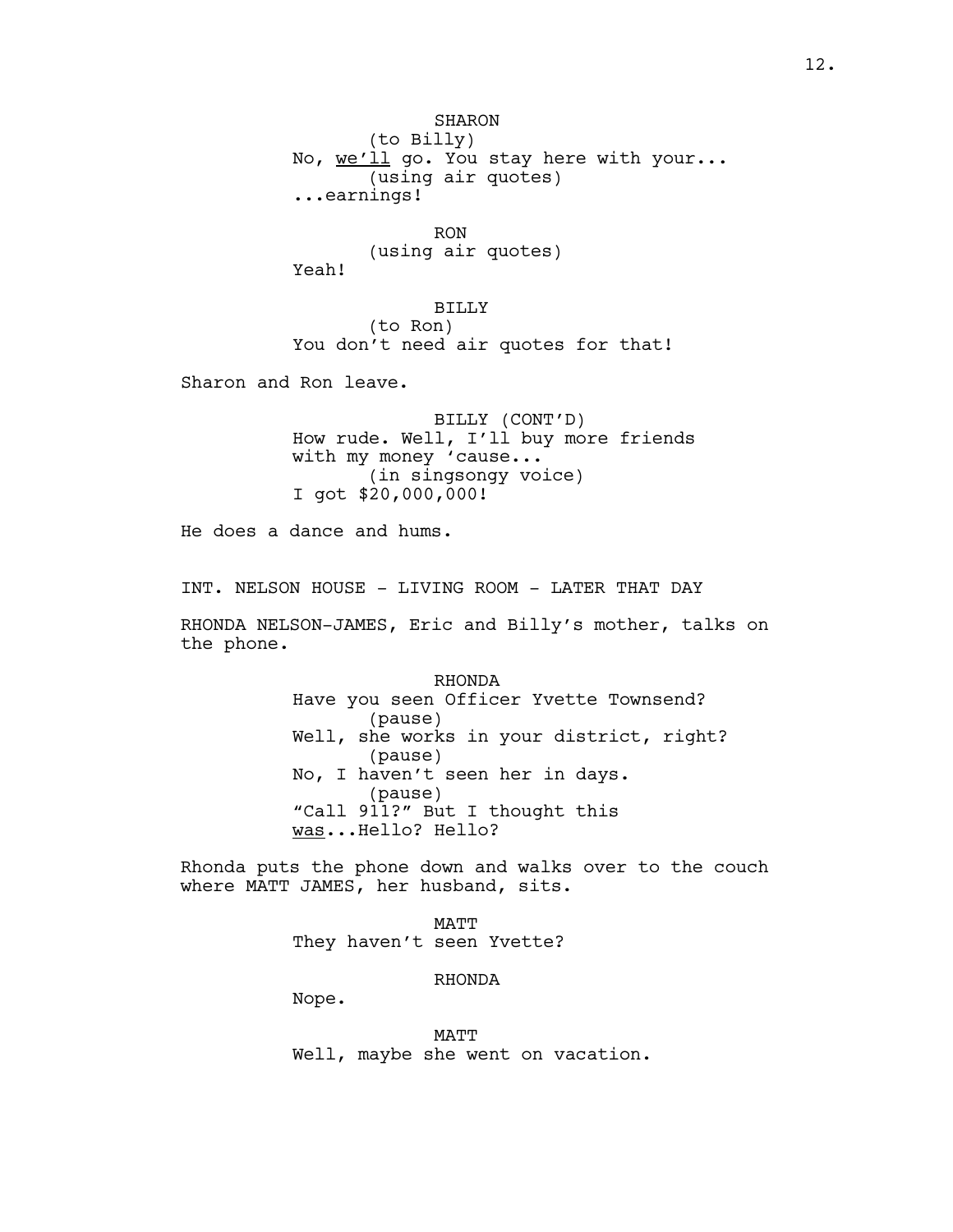RHONDA Matt, she eats and sleeps all day. What's vacation, a coma?

Eric enters the house.

MATT Hey, son, how was the Bucks game?

ERIC Oh, it was great, man! We lost!

MATT

Good!

(pause) Wait, what?

ERIC We had front-row seats.

RHONDA

Front-row?

# ERIC

If we sat any closer, we would have been in the game! And all of the celebrities were next to us, too!

### RHONDA

Oh, I remember being a rock star wife and being next to celebrities. Yeah, that was a good two months.

# MATT

(to Eric) How were you able to score those seats?

ER<sub>TC</sub> I went with Shana.

RHONDA

The "girl-you-can't-stand" Shana?

MATT

And the "super-rich-girl" Shana.

# RHONDA

Oh, Eric.

### ERIC

It's not what you think. We're just hangin' out. She's actually pretty cool. I might even ask her to the school dance.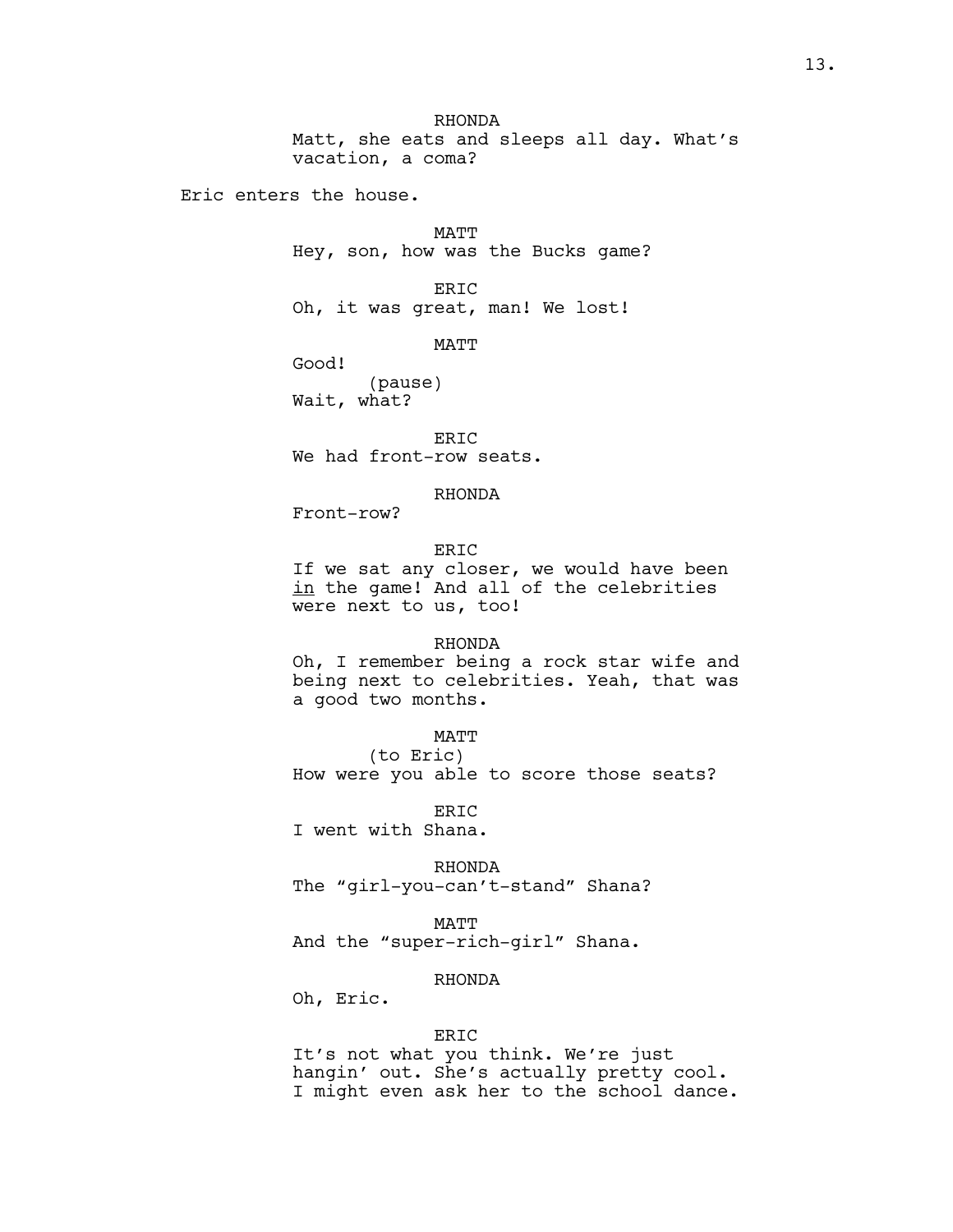MATT Eric's trying to date Shana? Yvette's M.I.A.? There's some crazy stuff going on here.

RHONDA Yeah, it's a mystery to me.

Rhonda exits.

# MATT Well, I can't figure out the mystery.

He points his finger to the camera, appearing to break the fourth wall.

> MATT (CONT'D) Can yoooooooou?

Matt is actually pointing to the unseen person who now walks closer to him. Matt backs away.

SFX: The UNSETTLING MUSIC plays.

MATT (CONT'D) Yeah, you. I was just asking. Hey, stand back. No, don't! AAUGH!

SFX: Music ENDS.

FADE TO BLACK.

INT. BILLY AND RON'S APARTMENT - LATER

Ron and Sharon stand in the living room. Billy paces back and forth.

> BILLY Guys, I've been doing some thinking about the lottery ticket.

PAUSE.

**SHARON** 

And?

# BILLY

That's it.

RON Come on, quit playing around.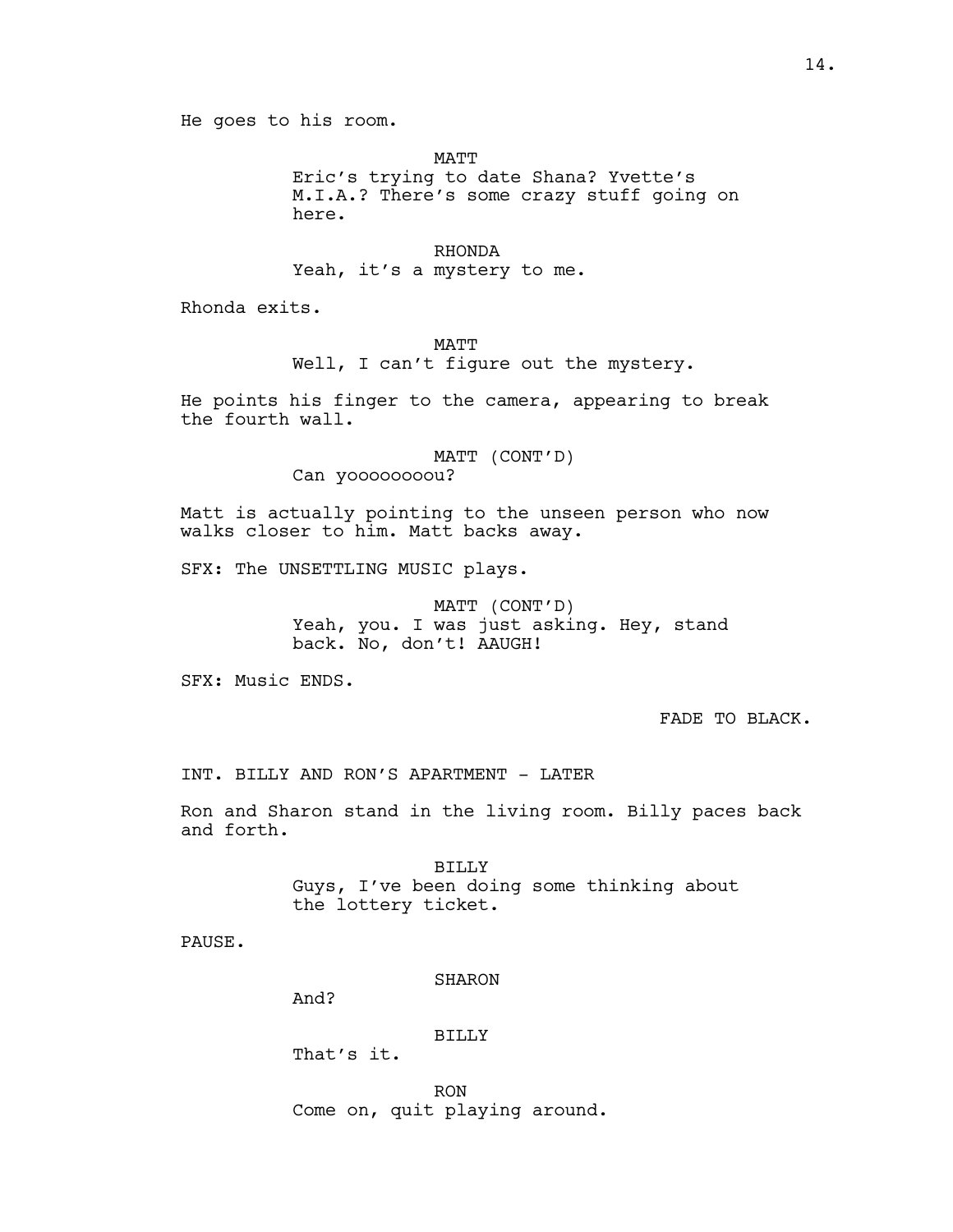SFX: SHAKING of the front doorknob.

JUNIOR (O.S.) Son, can you open the door for me?

BILLY

No one's home!

RON (walking to the door) I'll get it.

BILLY Sharon, I'm sure we can discuss this in an adult way.

SHARON Damn that, I'm telling your daddy! (walks to the door) Mr. Nelson!

BILLY You better not!

Ron opens the door and pulls Sharon away. Junior comes sliding in on his knees.

> JUNIOR (bellows) What's up, my lovely namesake?

RON (to Sharon) That's his thing.

BILLY Dad, this ain't a good time.

SHARON

No, it's perfect! (to Junior) Your son here won the lottery and won't share with me!

RON

Actually, I funded the ticket, so  $I$ should decide who to share with.

BILLY

But I'm the one who chose the numbers and bought the ticket! Now, I came up with a solution.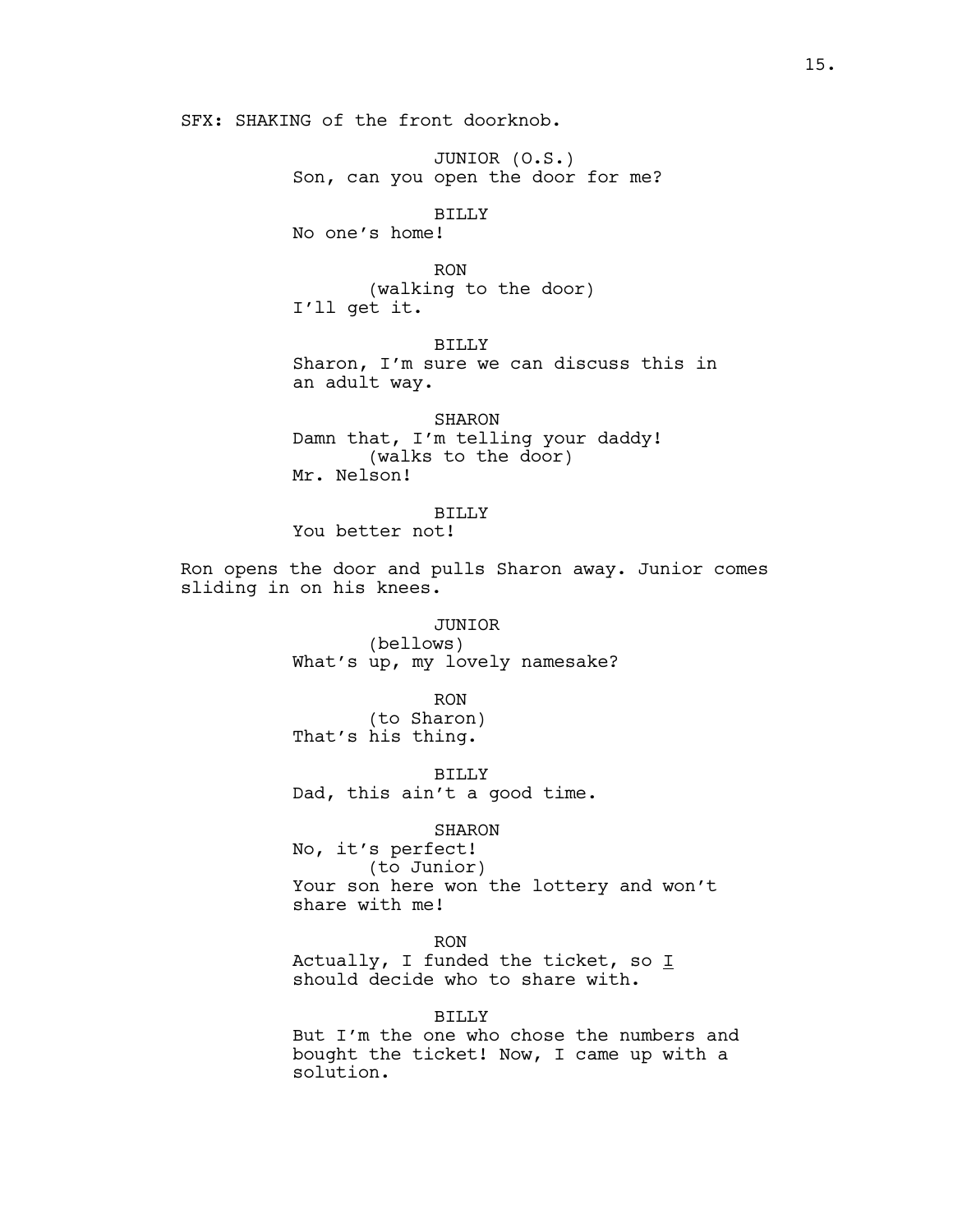JUNIOR

Well, I hope that solution includes your father, seeing that I drove you to get the ticket.

Everyone stares at Billy.

BILLY My solution is I collect the money, change my name, and move to Canada.

Billy walks away. The rest follow him and bicker.

EXT. DUMBECK MANSION - EVENING

Shana and her white half-sister ELEANOR DUMBECK pull the car out of the gates of their mansion. As Shana backs up the car, she sees Eric behind them on his bike.

SFX: Car abruptly BRAKES. Shana SCREAMS.

ELEANOR Don't worry, sis, Timmy's didn't close yet!

ERIC (riding up to Shana's window) Hey, Shana, what you doin'?

SHANA Oh, we decided to give Jentille the night off, so we're going to get some takeout.

ERIC Cool! Can I come?

SHANA Uh, yeah, sure. But you're on your bike.

ERIC No problem, I'll trail ya!

Shana pulls off. Eric follows her. They both pass ARNOLD ALLEN, who sits on a bench and reads a comic book.

> ARNOLD No, Turtleman, don't go into that dark cave!

The unseen person approaches Arnold.

ARNOLD (CONT'D) Hey, stay away!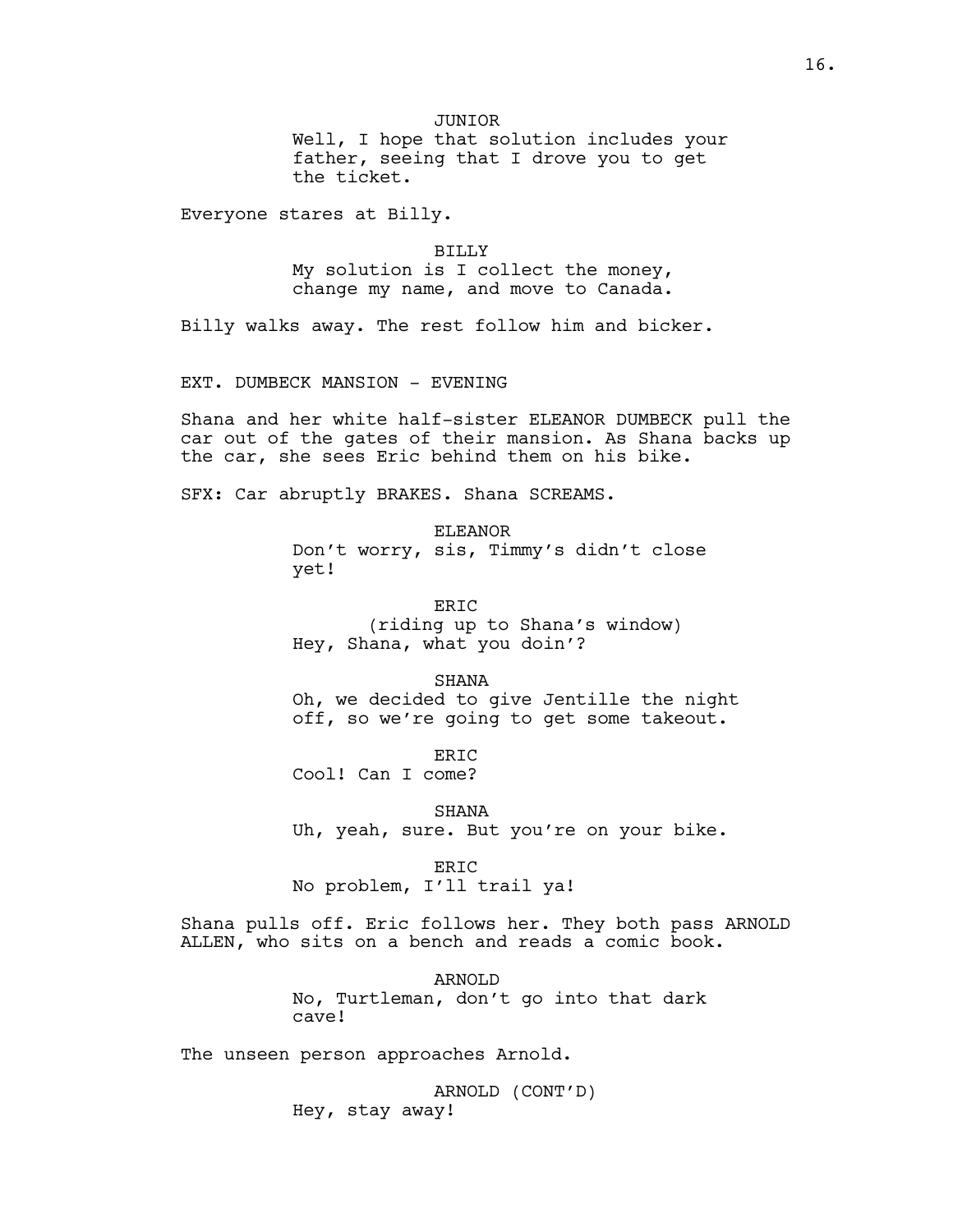SFX: The UNSETTLING MUSIC starts back up.

ARNOLD (CONT'D) I mean it! I didn't even get a chance to do it yet! Please! Arrgh!

SFX: Music ENDS.

FADE TO BLACK.

INT. BILLY AND RON'S APARTMENT - LATER

Billy, Ron, Sharon, and Junior all sit and stare at the lottery ticket on the coffee table.

> BILLY Guys, we haven't solved anything. Why don't we sleep on it?

RON I'm cool with that.

JUNIOR Yeah, the store doesn't open until tomorrow, anyway.

SHARON And the ticket still needs to be signed.

The four of them pause.

RON I think we should take turns tonight holding on to it. (swipes the ticket) I'll keep it first!

SHARON Why should you hold onto it?

RON 'Cuz I already got it, mutha...

BILLY Shut your mouth!

JUNIOR (to Billy) He's only talking about the ticket.

BILLY (sighs) We'll put it on the kitchen table. (MORE)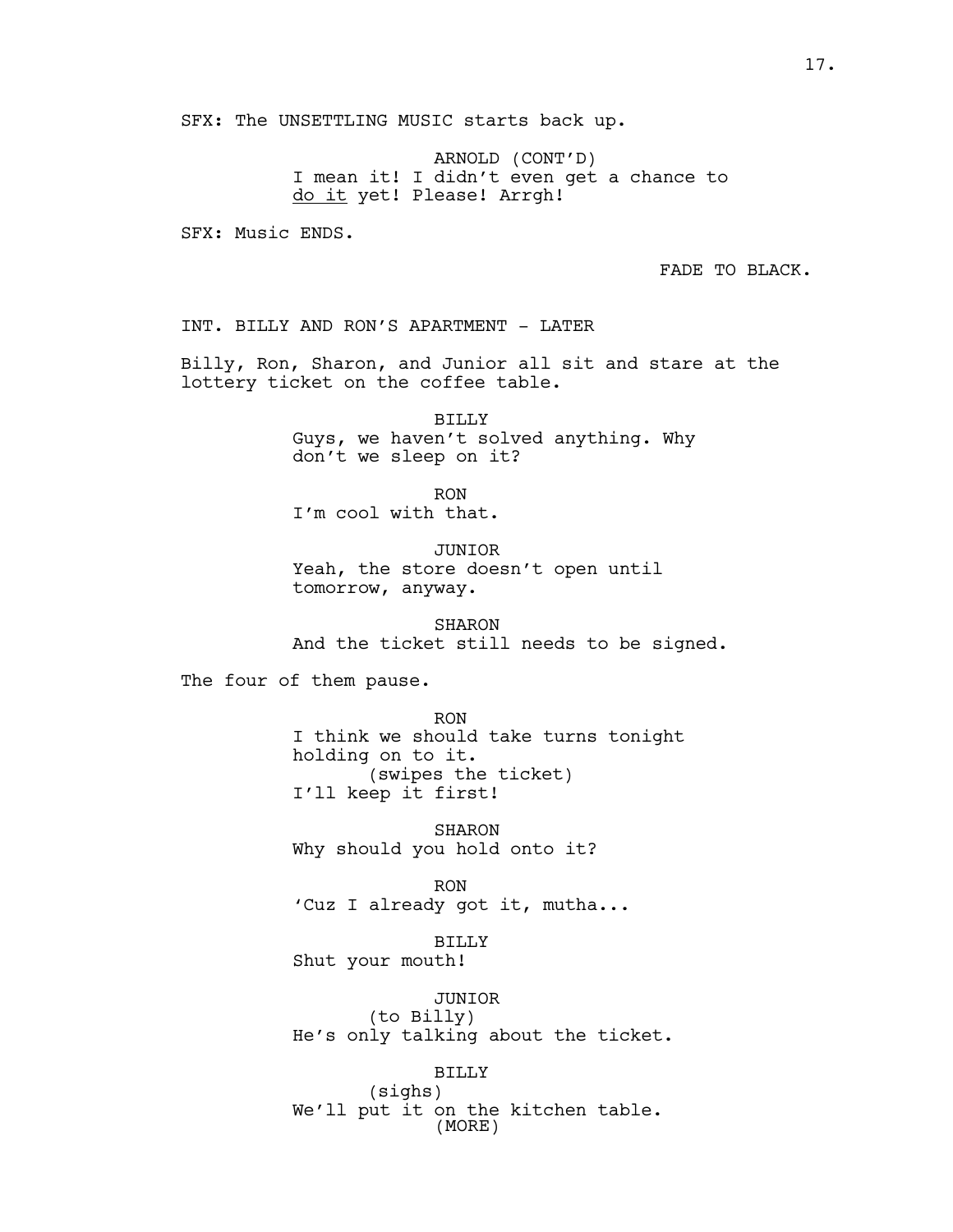Me and Sharon will sleep in the bedroom. Dad, you and Ron sleep out here. BILLY (CONT'D)

JUNIOR Wait, why can't I go home?

BILLY Because you'll take the ticket in the middle of the night!

JUNIOR Oh yeah. Good point.

BILLY Good night, everybody.

Billy places the ticket on the kitchen table and turns off the kitchen light. The four go to their respective areas.

INT. BILLY AND RON'S APARTMENT - KITCHEN - TWO MINUTES LATER

It is pitch black in the kitchen. Billy turns on the light. The four of them are near the light switch.

> BILLY Uh, I just came to turn off the light.

> > JUNIOR

Yeah, me too!

SHARON And I was making sure my boyfriend was safe.

RON The light was already off.

BILLY

(to Ron) Then why are you out here?

RON

(pauses)

Shut up.

Billy turns off the light.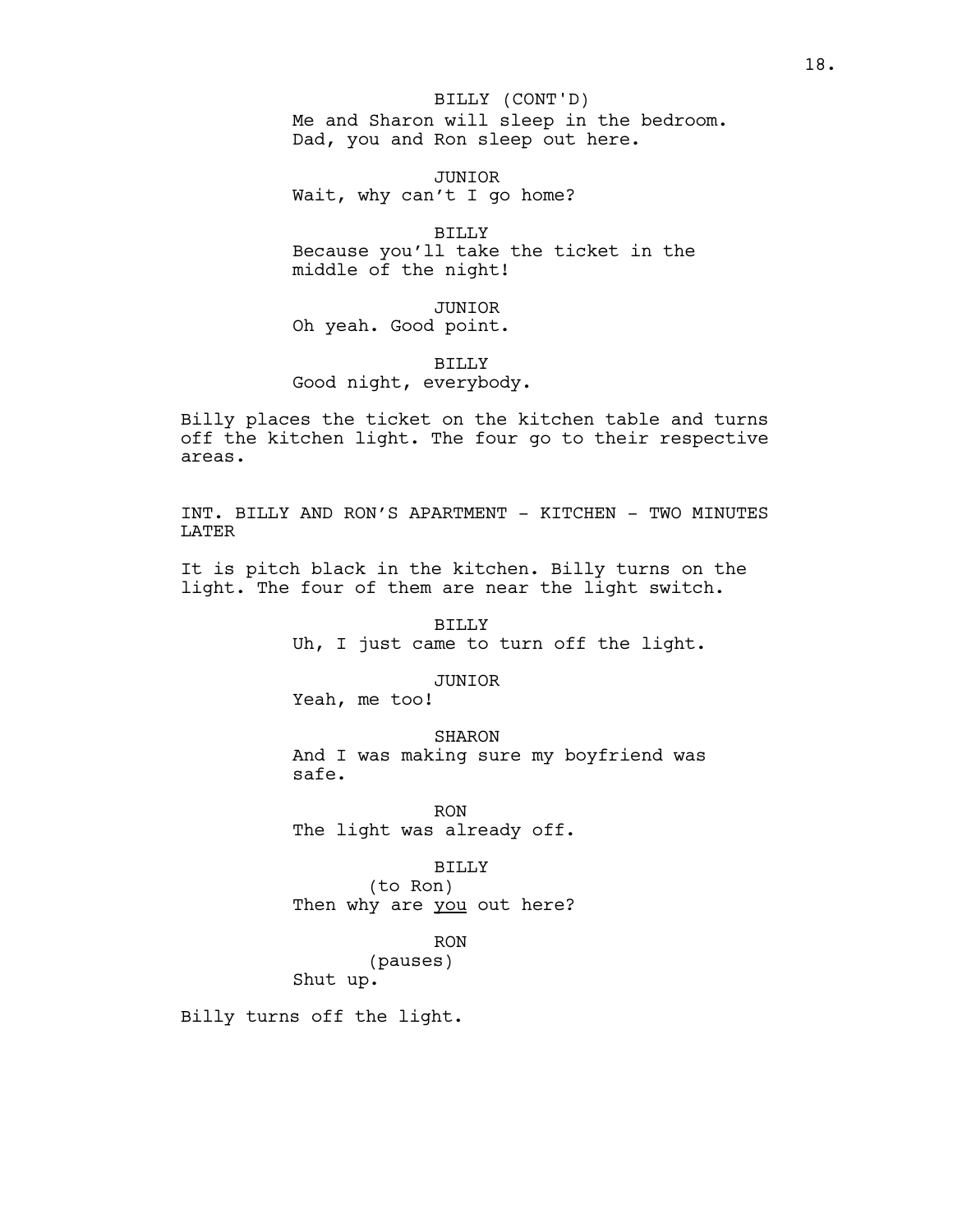Shana and Eleanor drive the car into the open gates. Eric rides his bike to the gates.

> ERIC Uh oh, I forgot to ask Shana to the dance!

Eric darts inside before the gates close. He gets off of his bike and walks to the house.

> ERIC (CONT'D) Wow, look at the yard! Everything looks so nice. Except for that guard dog...uh oh.

A baby pit bull BARKS and runs up to Eric.

ERIC (CONT'D) Okay, boy, down! I'm not here to rob the place!

The pit bull jumps up and hits his head onto Eric's crotch.

ERIC (CONT'D)

Oof!

Eric falls backwards onto a rake that WHACKS him on his back.

ERIC (CONT'D)

Oww<sup>!</sup>

Eric walks with his back hunched over. JOHN DUMBECK, Shana and Eleanor's white father, calls off-screen.

> JOHN (O.S.) What's going on out there?

ERIC (in a high-pitched, strained voice) Nothing!

INT. DUMBECK MANSION - MOMENTS LATER

John walks into the mansion with Eric, who waddles similar to "Steve Urkel", and is still in pain. Shana and Eleanor sit at the dining room table and eat.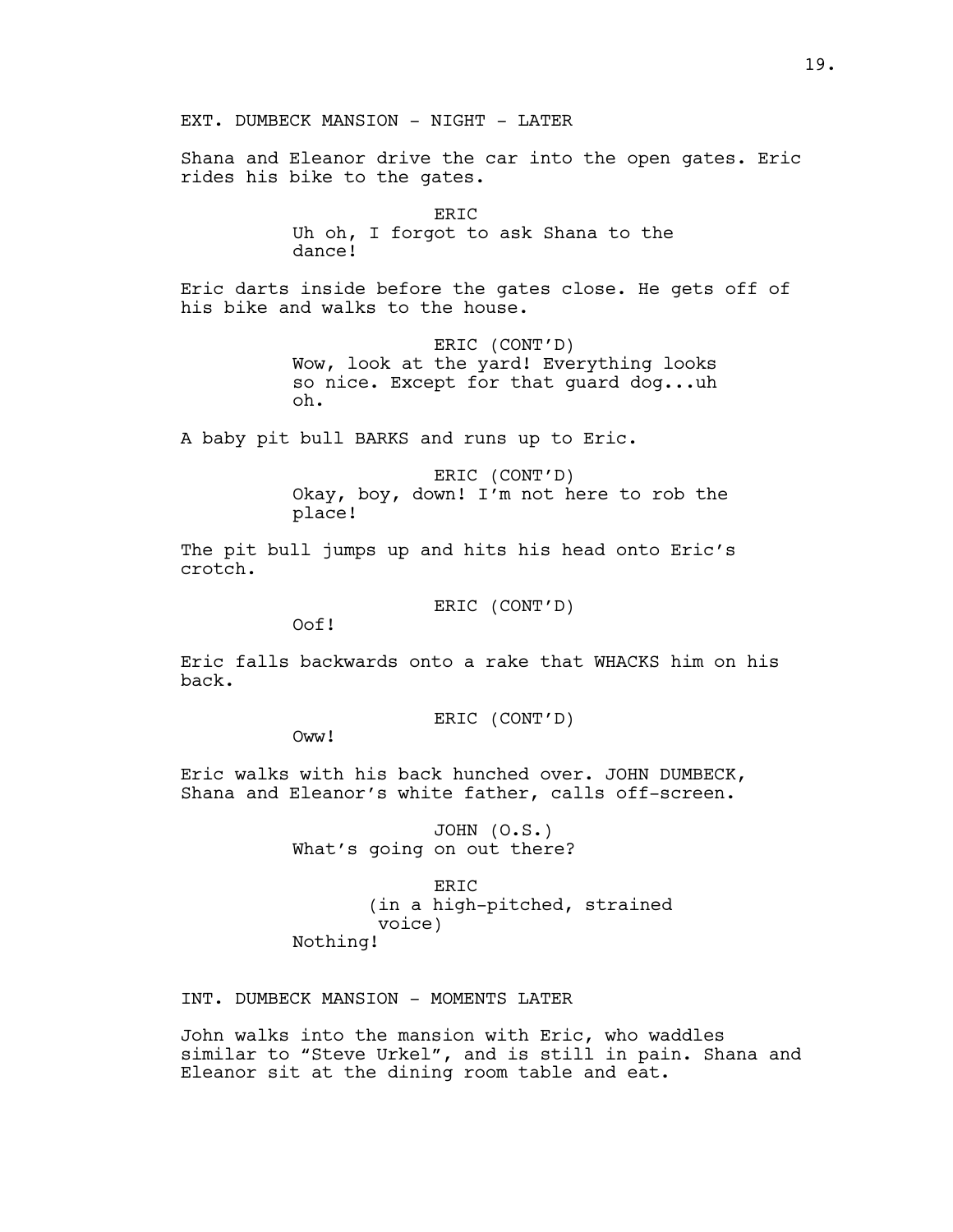JOHN Shana, you have a visitor.

### SHANA

Eric?

ERIC (still in a high-pitched, strained voice) Hi, Shana.

SHANA I just saw you. What's wrong?

ERIC Nothing. Just wanted to see if you want to go with me to the school dance.

#### SHANA

Okay, fine.

JOHN There, you have your answer. Now go home, Eric.

ERIC Okay. Good night, Dumbecks!

Eric walks out of the doorway and bumps into a vase standing on an end table.

SFX: The vase BREAKS onto the floor.

The family looks shocked.

ERIC (CONT'D) Oh me, oh my. Well, bye!

John growls at Eric as he hurries out the door.

INT. BILLY AND RON'S APARTMENT - BEDROOM - THE NEXT MORNING

Sharon puts on a leather jacket and tiptoes to the bedroom door. Billy hops out of bed.

> BILLY Good morning, Sharon!

> > SHARON

(shrieks) Billy! I thought you were sleep! Fully dressed for the day, huh?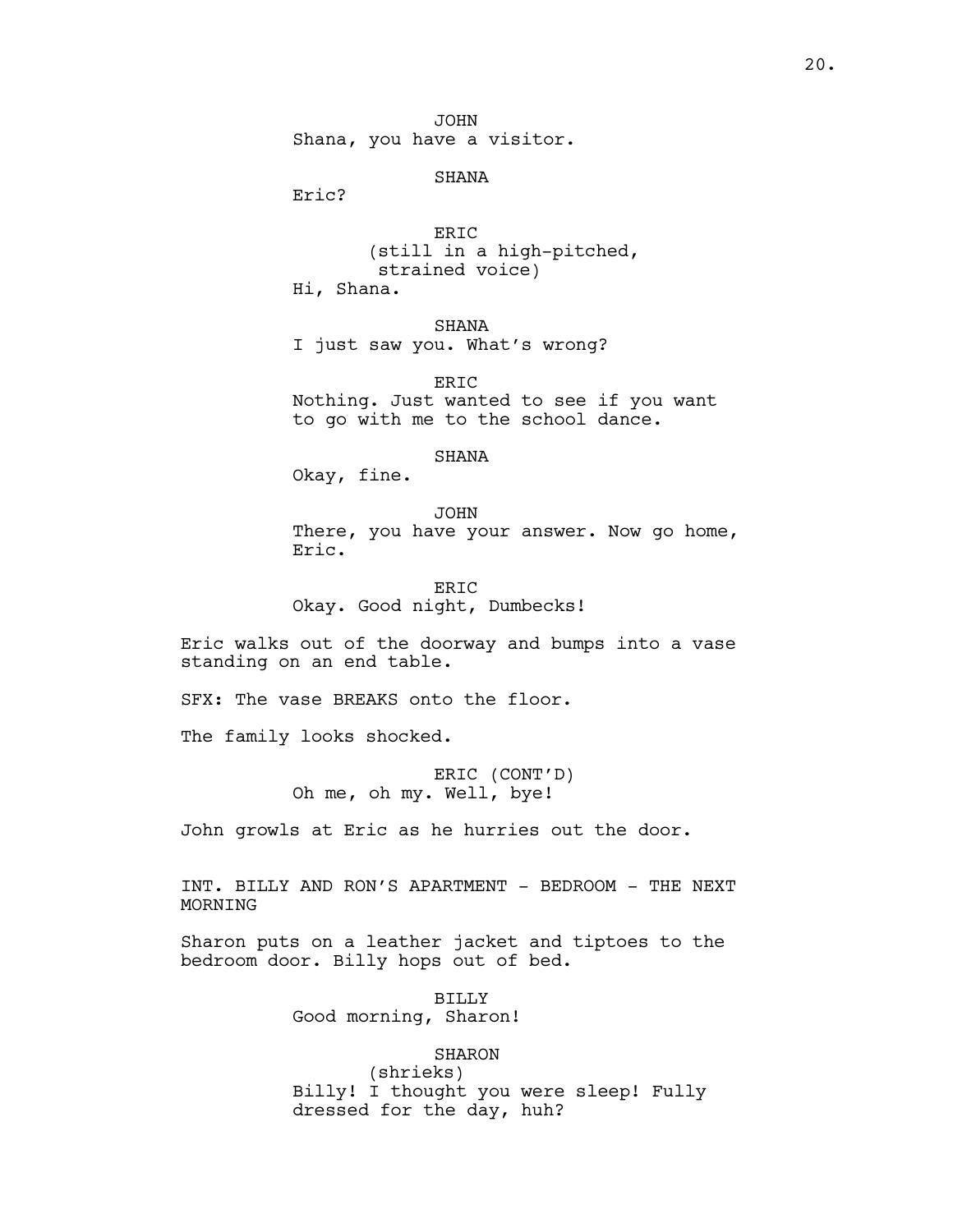# BILLY

(gets out of bed) Yep, just like you. I was taking a little power nap. Where you goin'?

# SHARON

Nowhere in particular. Where you goin'?

#### BILLY

To the store to cash in the ticket. The one that seems to be in your hand.

# SHARON

Because that's exactly where I'm going, too. I was waiting for you to wake up so I could go with you.

# BILLY

Well, good, because my dad's warming up the car right now.

#### SHARON

Yeah, that's exactly why he's out there, too.

BILLY Is that a new jacket?

SHARON Boy, you crazy. Give me some credit.

BILLY Looks like somebody already did.

SHARON It's only a small purchase. I'll pay it back when we get the winnings.

### BILLY

(sighs) Is Ron the only sane one here?

They both walk out to the living room. Ron sits on a leather couch wearing a football jersey and black sunglasses. He watches TV on a huge flatscreen and sips on a drink. Around the living room are expensive memorabilia.

BILLY (CONT'D)

Ron!

RON

What?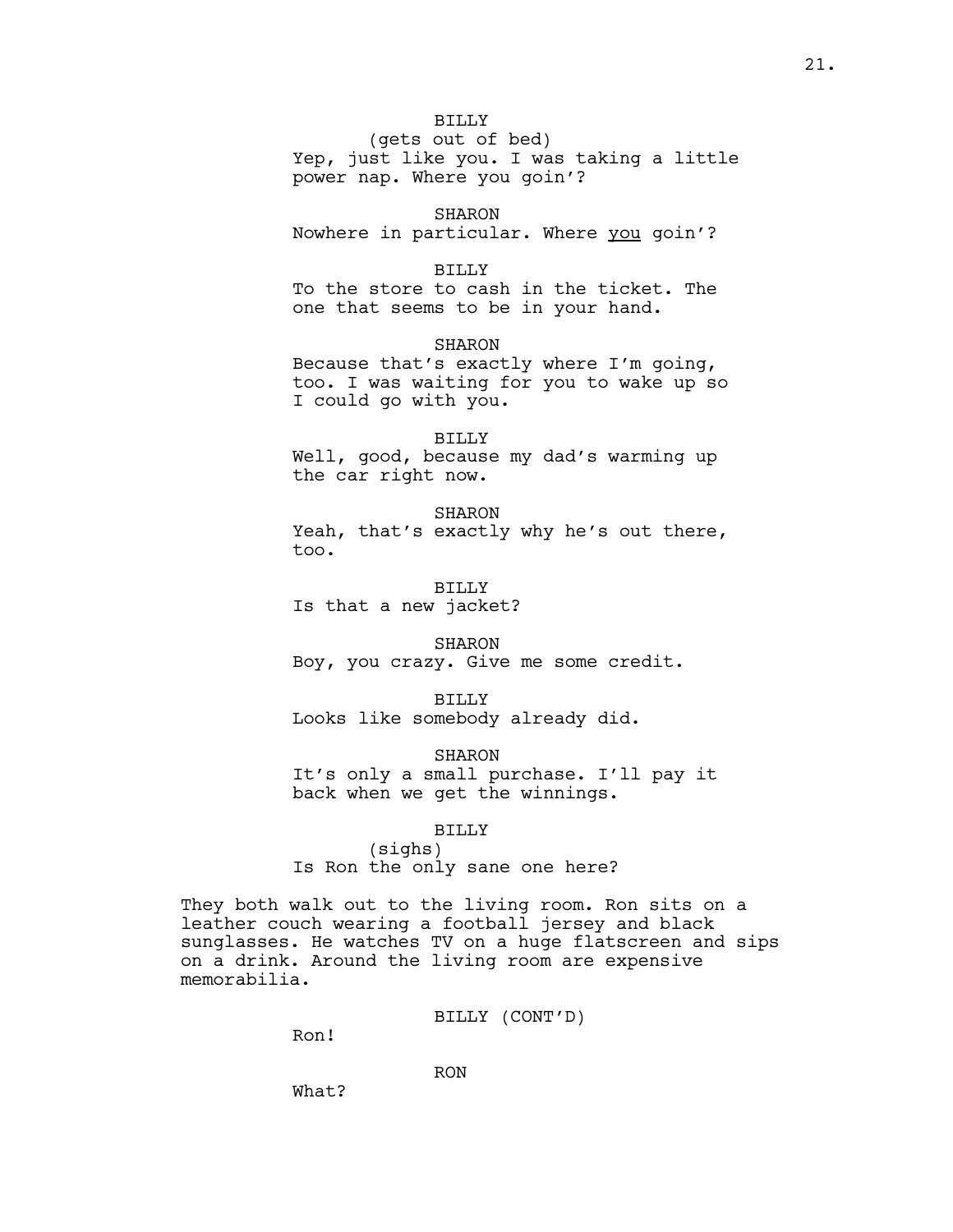A goat stands near Ron and BLEATS.

BILLY Why do you have a goat??

RON Because it was there!

BILLY A goat was "there"?

RON

Okay, I was there. "There" being a farm.

The goat BLEATS. Billy sighs and walks out of the apartment with Sharon.

> RON (CONT'D) (petting the goat) He'll get used to you, Millie Goat.

INT. NELSON HOUSE - LIVING ROOM - DAY

SFX: The doorbell RINGS continuously. CYNTHIA McNAIR, the maid, walks to the door.

> CYNTHIA Alright, alright, hold your horses.

She opens the door. Eleanor stands there.

ELEANOR

(in a labored voice) Good day, Mrs. Nelson. Does Eric Nelson reside here?

CYNTHIA I'm the maid, and yes, Eric is here.

ELEANOR Wow, you're the mother and the maid? The

house must be extra-clean, I guess!

CYNTHIA Um, who may I say is here?

ELEANOR

You may say it's Michelle Obama, but you might want to tell the truth and say it's Eleanor Dumbeck.

Eleanor repeatedly presses the doorbell.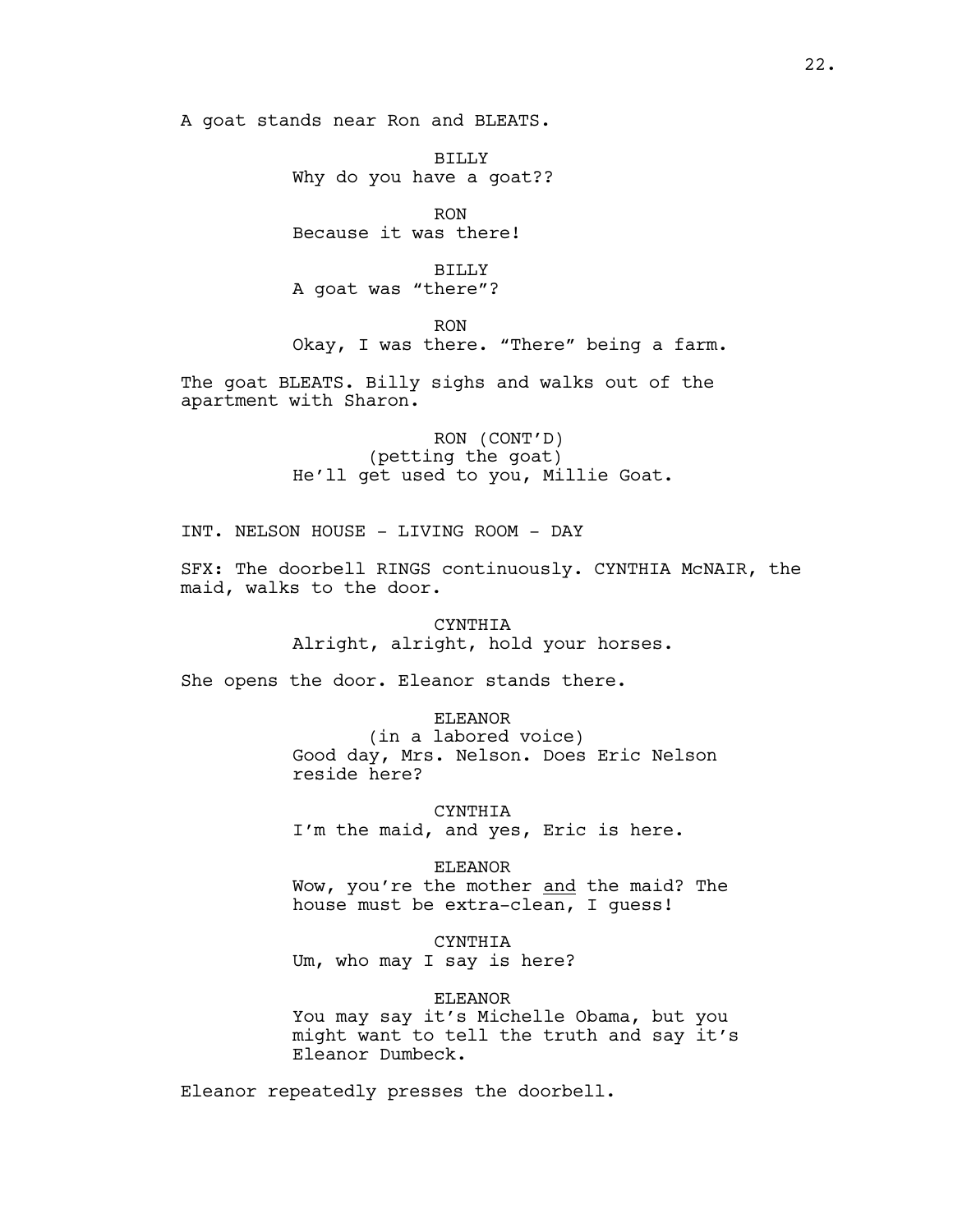ELEANOR (CONT'D) So this is a doorbell? Cool!

CYNTHIA (moves Eleanor's hand from it) Yes. If you stop, I'll send you home with a couple.

### ELEANOR

I wouldn't know. Our butler answers the door for us. Very different from what you guys have, Mrs. Nelson.

# CYNTHIA (quickly calls out)

Eric!

Cynthia walks around the living room to clean. Eric enters.

# ERIC

(in his normal voice) Hey, Eleanor. Cynthia, can we be alone?

#### ELEANOR

If you need to be alone with your mom, why did you agree for me to come over?

#### ERIC

No, I meant for you and me to be alone.

### ELEANOR

Oh. Well, no. Whatever I can say to you in private, I can say in front of everyone else.

ERIC I almost understood that. Go ahead.

### ELEANOR

Well, on behalf of my big sister Shana, she loves you very much, but you're freaking her out.

Rhonda enters the living room.

RHONDA Eric, have you seen Matt?

ERIC No, Mom. What do you mean, Eleanor?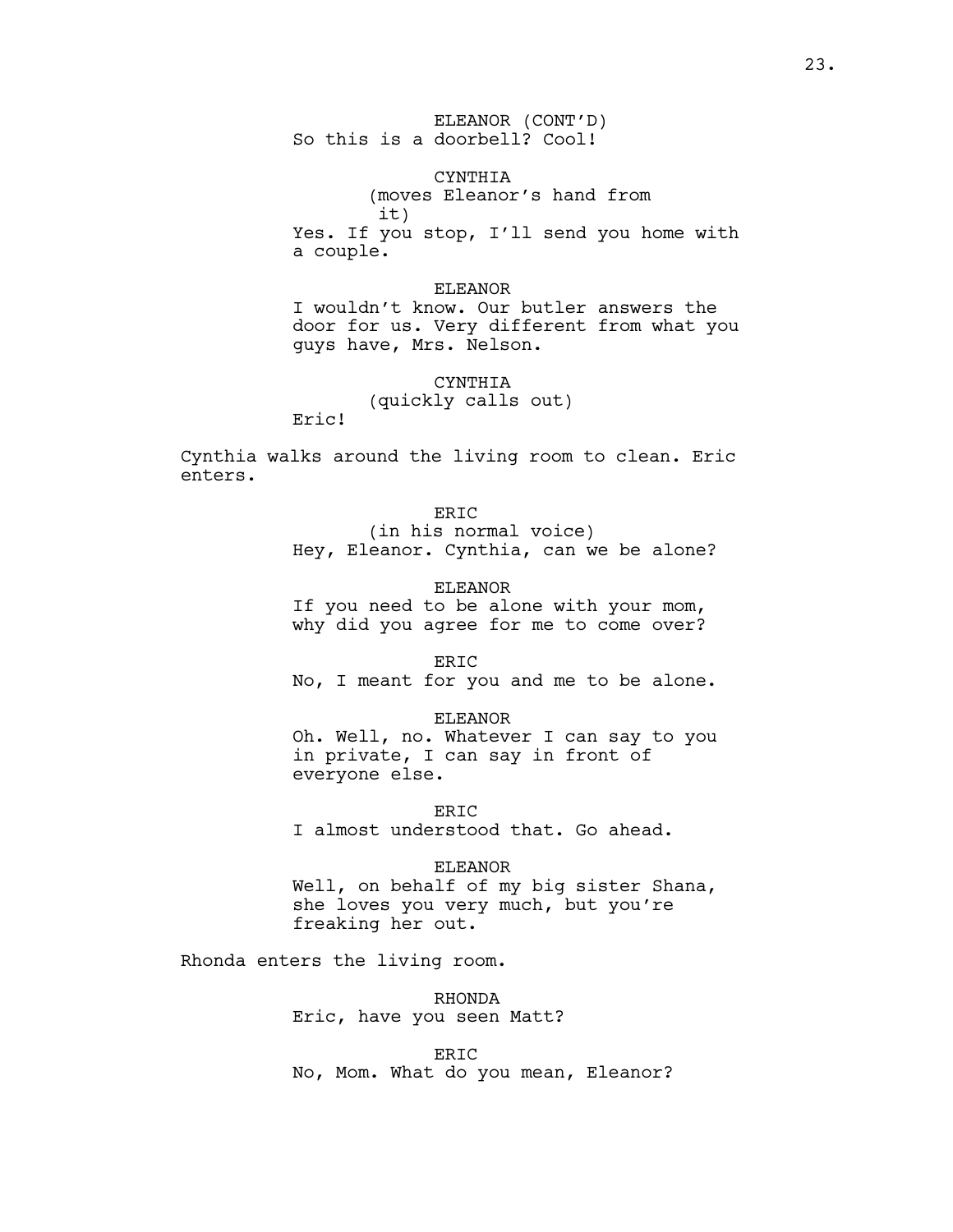Shana wants to make sure that you're serious.

ERIC

Well, yeah, I am. I was just trying to make her feel better. People keep clowning her and stuff.

### ELEANOR

You're preaching to the orchestra, Eric. My last name is Dumbeck. Do you know how many people keep calling me, "Dumbbell"?

### CYNTHIA

(to Eleanor, smirking) Are you sure that's the only reason?

#### ELEANOR

Sure I'm sure!

# RHONDA

Hey, my maiden name is Underwood. All through school, kids called me, "Rhonda Underpants".

# ELEANOR

(laughs) "Rhonda Underpants"! I get it!

### RHONDA

# (to Eleanor)

Hey!

Eleanor stops laughing.

RHONDA (CONT'D) Son, make sure you're hanging out with Shana for the right reasons.

### ELEANOR

(to Eric) Yeah, listen to your other mother. (laughs again) "Rhonda Underpants"!

RHONDA (shoving Eleanor out the door)

Goodbye.

# ELEANOR

But it gets funnier the more you say it!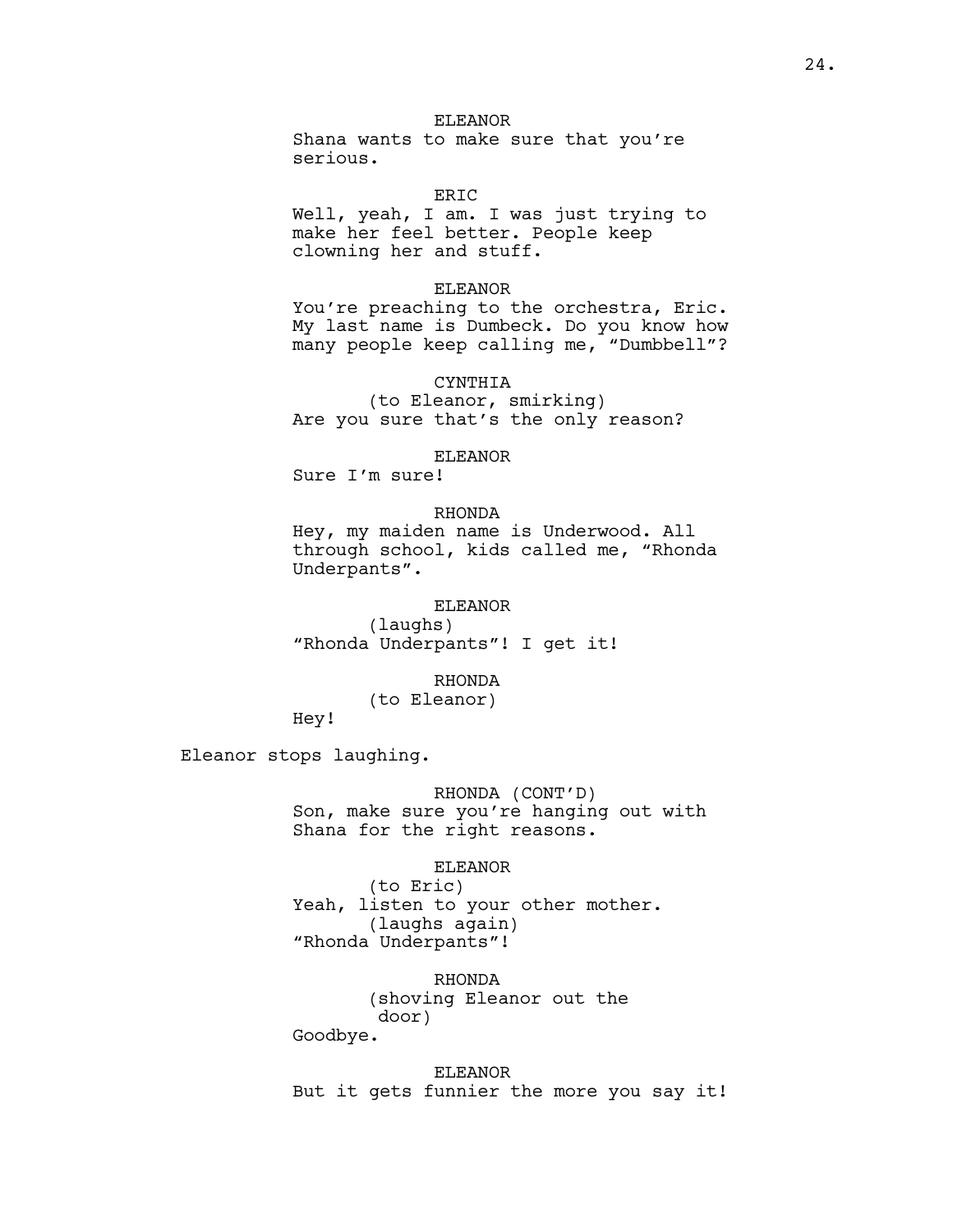Rhonda closes the door.

ERIC I hear what you're saying, Mom. I'll take it easy.

### RHONDA

Good.

LONG PAUSE.

Eric and Cynthia start to giggle.

ER<sub>IC</sub>

"Rhonda Underpants"!

Rhonda looks at them angrily. They both hurry out of the living room.

INT. BILLY AND RON'S APARTMENT - LATER

Ron sits on his leather couch, watches TV, and eats popcorn. Billy and Sharon enter the apartment.

> BILLY Ron, start returning that stuff.

RON Why? If it's Millie, she can change!

BILLY That's not what I mean.

RON Good, because she can't change. She's a goat.

### SHARON

There was a glitch in the system. Billy won the jackpot, as well as a couple other people around Wisconsin.

BILLY So I had to share the winnings.

RON Leaving you with how much?

# BILLY

15.

RON Thousand? Hundred?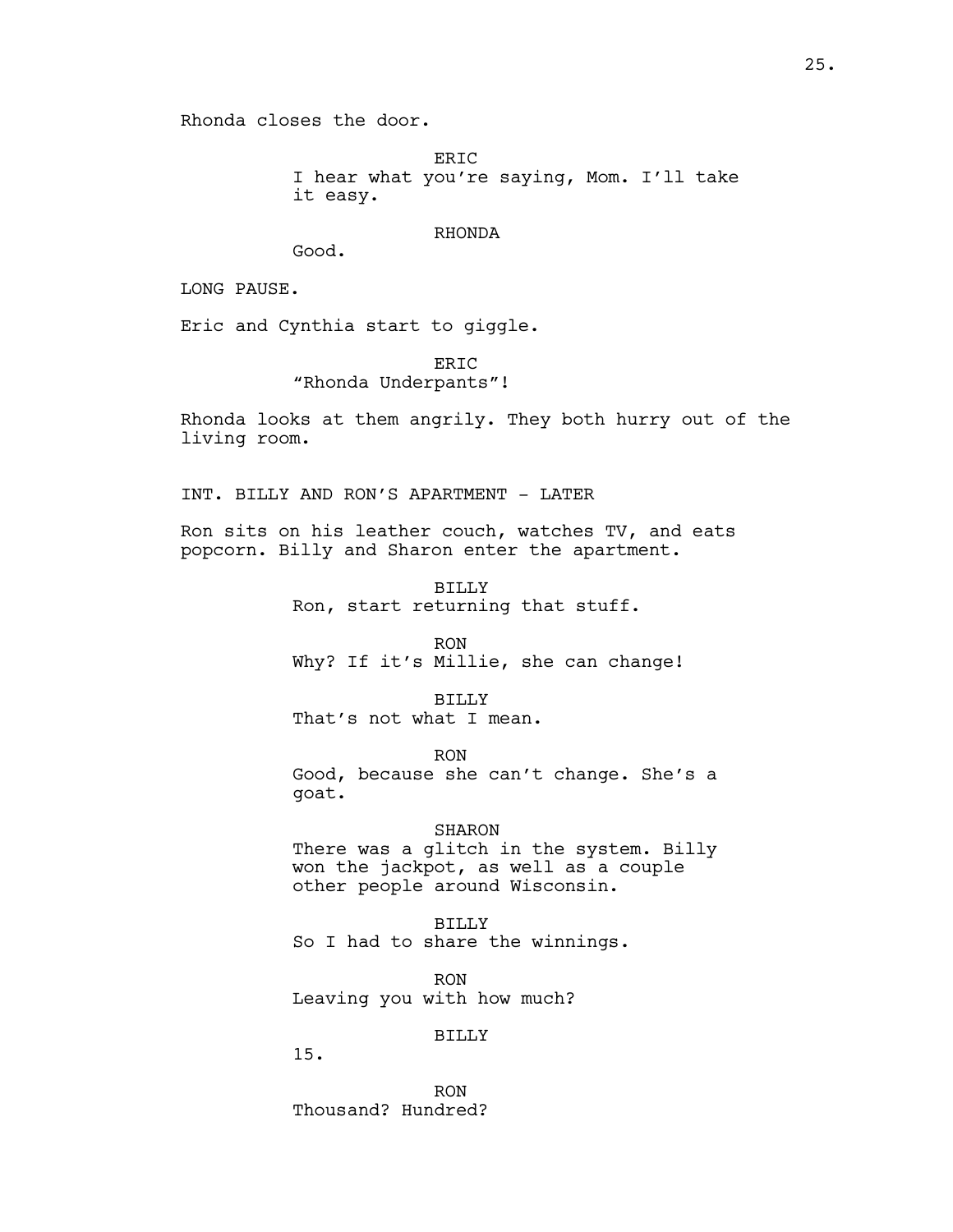# BILLY

No. \$15.

RON Dang, that's not enough for one meal.

SHARON

(to Billy)

Well, it serves you right for not wanting to split the money with us!

# BILLY

Yeah, I guess.

Junior and Mary enter the apartment.

# JUNIOR

Hey, guys.

Yeah.

# RON Hey. This is your wife, right?

JUNIOR Not anymore. It's not working out. Yeah,

I admit it.

BILLY And how many times have you been admitting it?

# JUNIOR

Never mind that, son. Did you tell Ron about the money?

# BILLY

(digging in wallet) Why don't you take the \$15? It's gas money. Thanks for driving me around.

JUNIOR

(takes the money) Thank you, son.

## MARY

(sticking her hand out) Of course you know, Junior, I take half of everything you got.

Junior pauses.

#### JUNIOR

On second thought, son, why don't you keep it?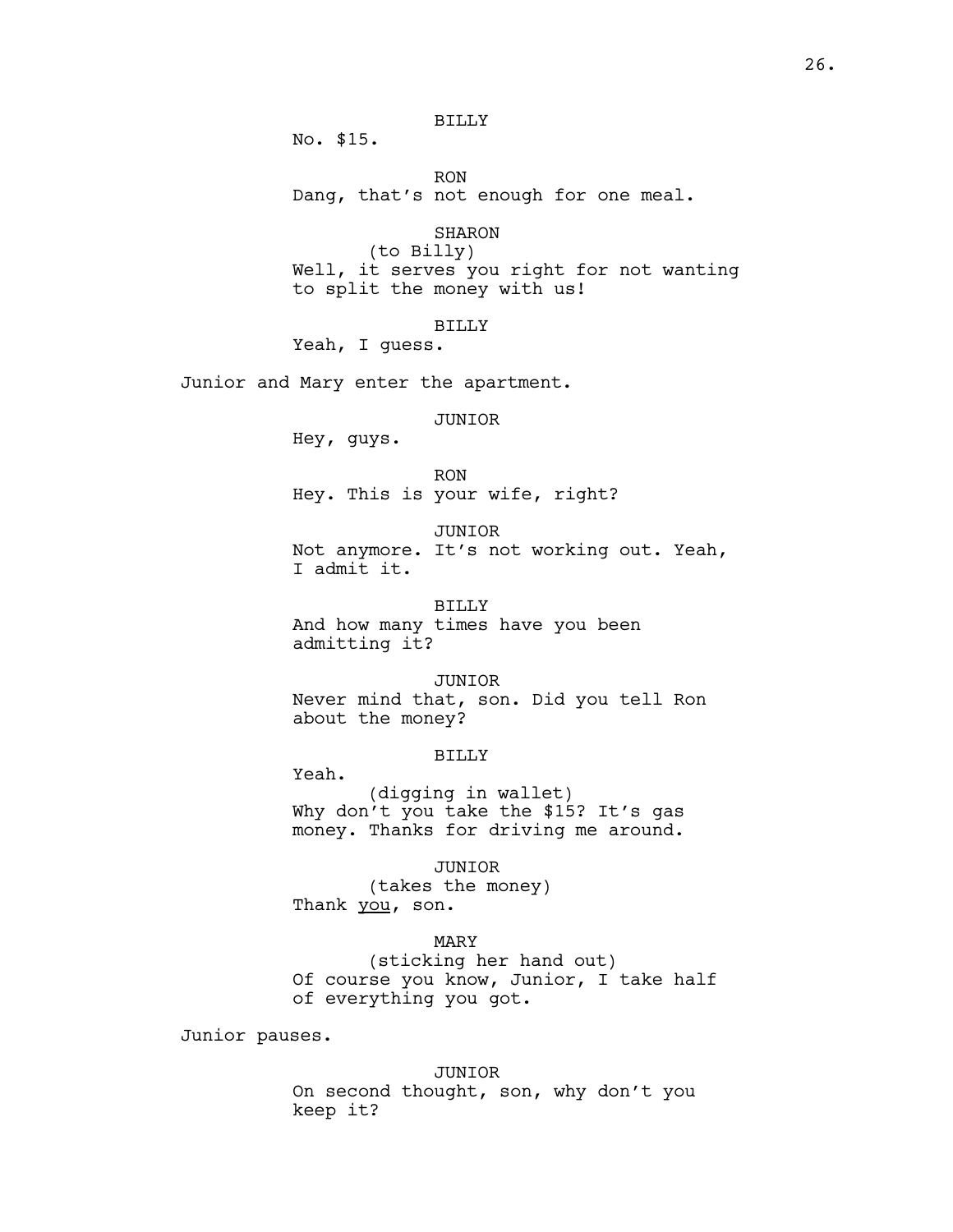Everyone starts bickering over each other, while the goat BLEATS.

INT. SCHOOL - GYM - NIGHT

The gym is decorated for the school dance. Students gather, dance, and converse. Eric and Shana enter the dance.

> SHANA Eric, can you get me some punch?

ER<sub>TC</sub> In a minute. Let's walk around first and make our presence known.

# SHANA

Why?

ER<sub>IC</sub> Because I want everyone to know you're my date!

Jacob and his friends approach the couple.

JACOB A tall girl and a short guy dating? Isn't it supposed to be the other way around?

#### SHANA

(chuckles) Very funny, Jacob.

ERIC (to Jacob) Hey, knock it off! Yeah, Shana's my date! Deal with it!

SHANA Eric, cool it a little.

ER<sub>IC</sub> Oh, sorry. Hey, this my jam! Come on, Shana!

Eric drags Shana to the middle of the dance floor. He starts dancing swiftly and crazily.

> SHANA This is a slow song!

ERIC No, it just means ya'll can't keep up!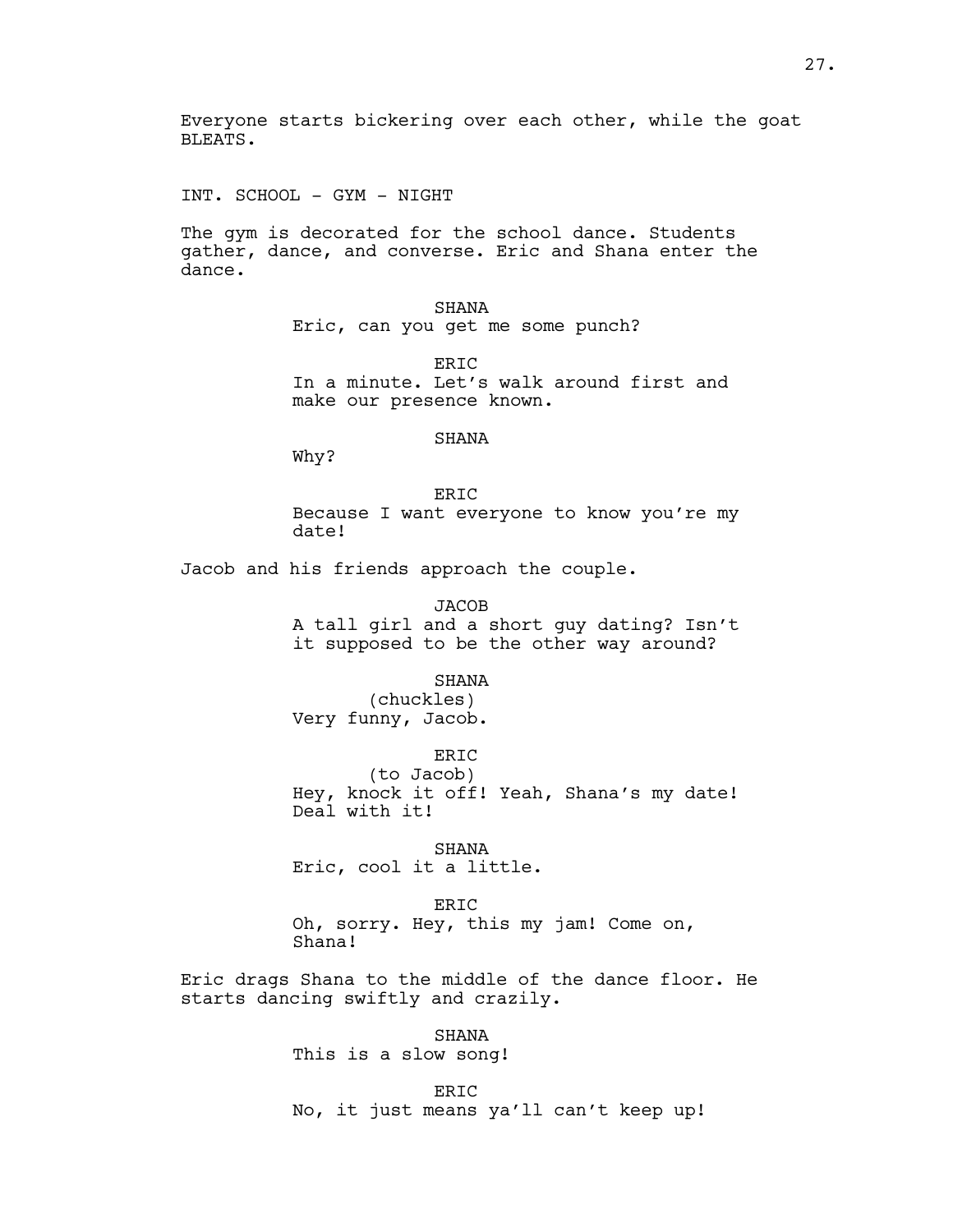SFX: PLOP!

ERIC (CONT'D) That's part of the dance, ya'll! (looking around) Shana?

JACOB

(approaching Eric) Remind me to take your lunch money at school next week, just for wasting our time.

Jacob leaves.

ERIC Shana left me? Oh no, she's not gonna ruin that joy for me!

Eric begins to chase after her. The unseen person starts to approach him.

SFX: UNSETTLING MUSIC starts.

ERIC (CONT'D) (to the unseen person) Oh, not now!

SFX: UNSETTLING MUSIC abruptly stops.

Eric continues to walk after Shana.

EXT. SCHOOL - CONTINUOUS

Shana exits the school. Eric chases after her.

ERIC Shana, wait. Come back!

SHANA

(stops and turns around) Why, so I can be your charity case?

ERIC

Yes! I mean, no! Look, I was just trying to stick up for you. It's not right to see people make fun of you.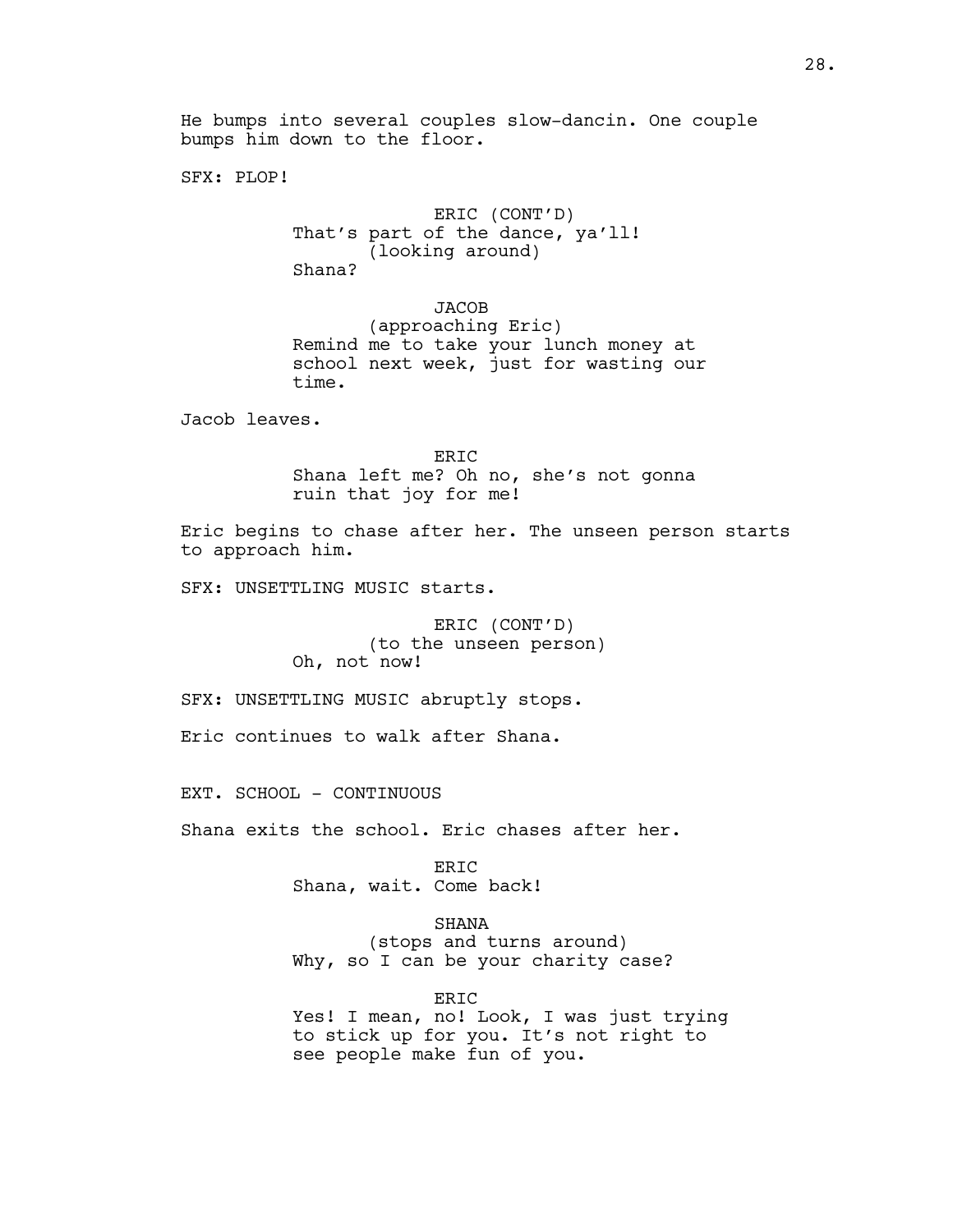**SHANA** I don't need you to save me, Eric. I like who I am!

# ERIC

You do?

### SHANA

Yeah! I almost liked it better when you were dissing me!

ERIC

(pauses first) Well, things made a little more sense when you were chasing me around.

SHANA I knew you'd see it my way, Babycakes.

ERIC Quit calling me, "Babycakes". Hey, that does feel a little better!

SHANA Well, here's something that won't make you feel good.

Shana points in the direction of the unseen person, then runs away.

SFX: UNSETTLING MUSIC starts back up.

ERIC

(to the unseen person) Oh, here you go. Look, stand back. I'm warning you. Hey, stop!

SFX: The unseen person's hand HITS Eric on his shoulder. The unsettling music ENDS.

Camera PULLS BACK to reveal the unseen person to be PABLO McNAIR, 7.

> PABLO Tag, you're it!

ERIC I tagged you already, Pablo. And my fingers are crossed. No tag-backs!

Eric holds up his crossed fingers.

PABLO

What?